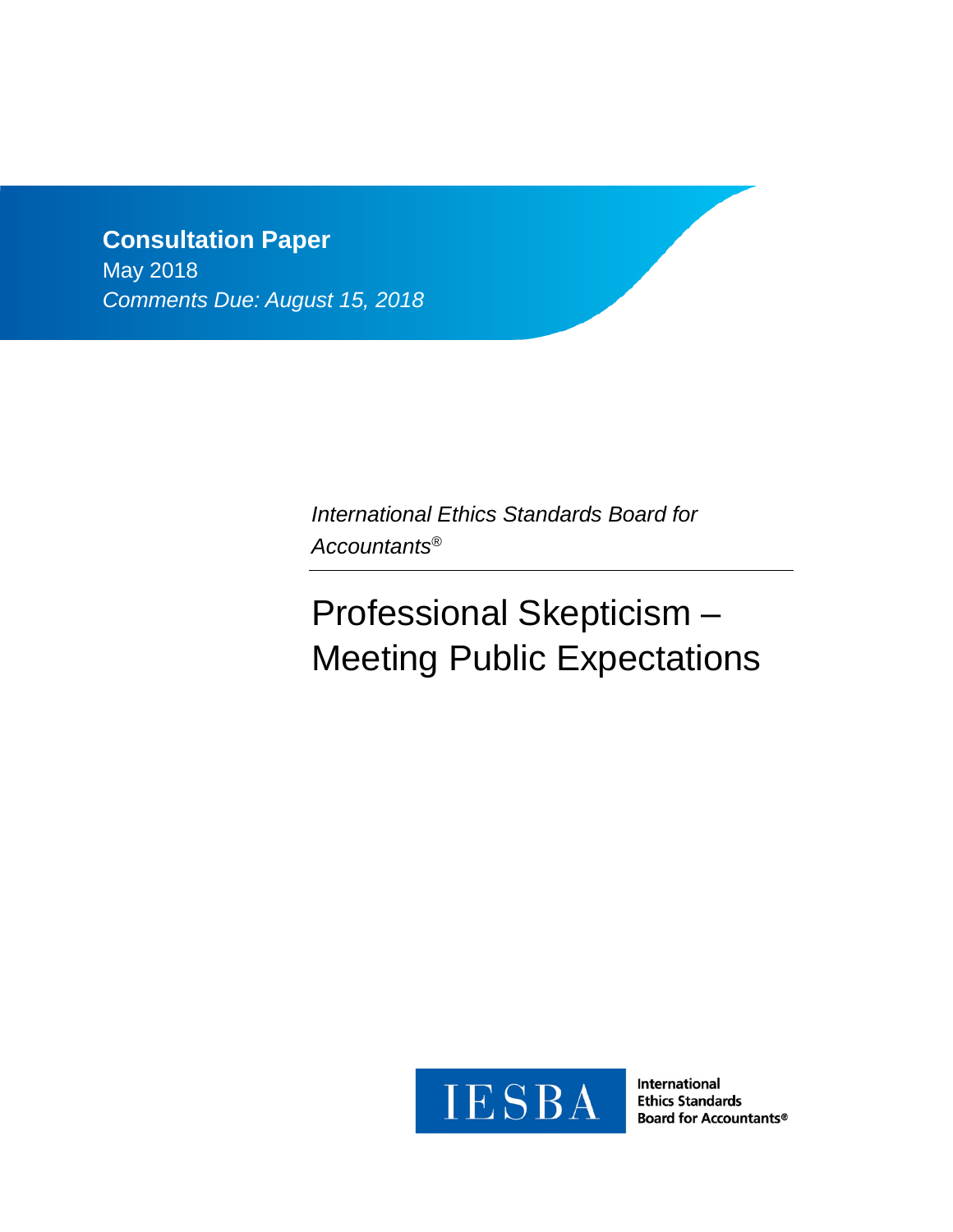

**International Ethics Standards Board for Accountants®** 

This Consultation Paper was developed and approved by the [International Ethics Standards Board for](http://www.ifac.org/ethics)  [Accountants®](http://www.ifac.org/ethics) (IESBA®).

The IESBA is a global independent standard-setting board. Its objective is to serve the public interest by setting high-quality ethics standards for professional accountants worldwide and by facilitating the convergence of international and national ethics standards, including auditor independence requirements, through the development of a robust, internationally appropriate *Code of Ethics for Professional Accountants*.

The structures and processes that support the operations of the IESBA are facilitated by the International Federation of Accountants® (IFAC®).

Copyright © May 2018 by the International Federation of Accountants (IFAC). For copyright, trademark, and permissions information, please see [page 21.](#page-20-0)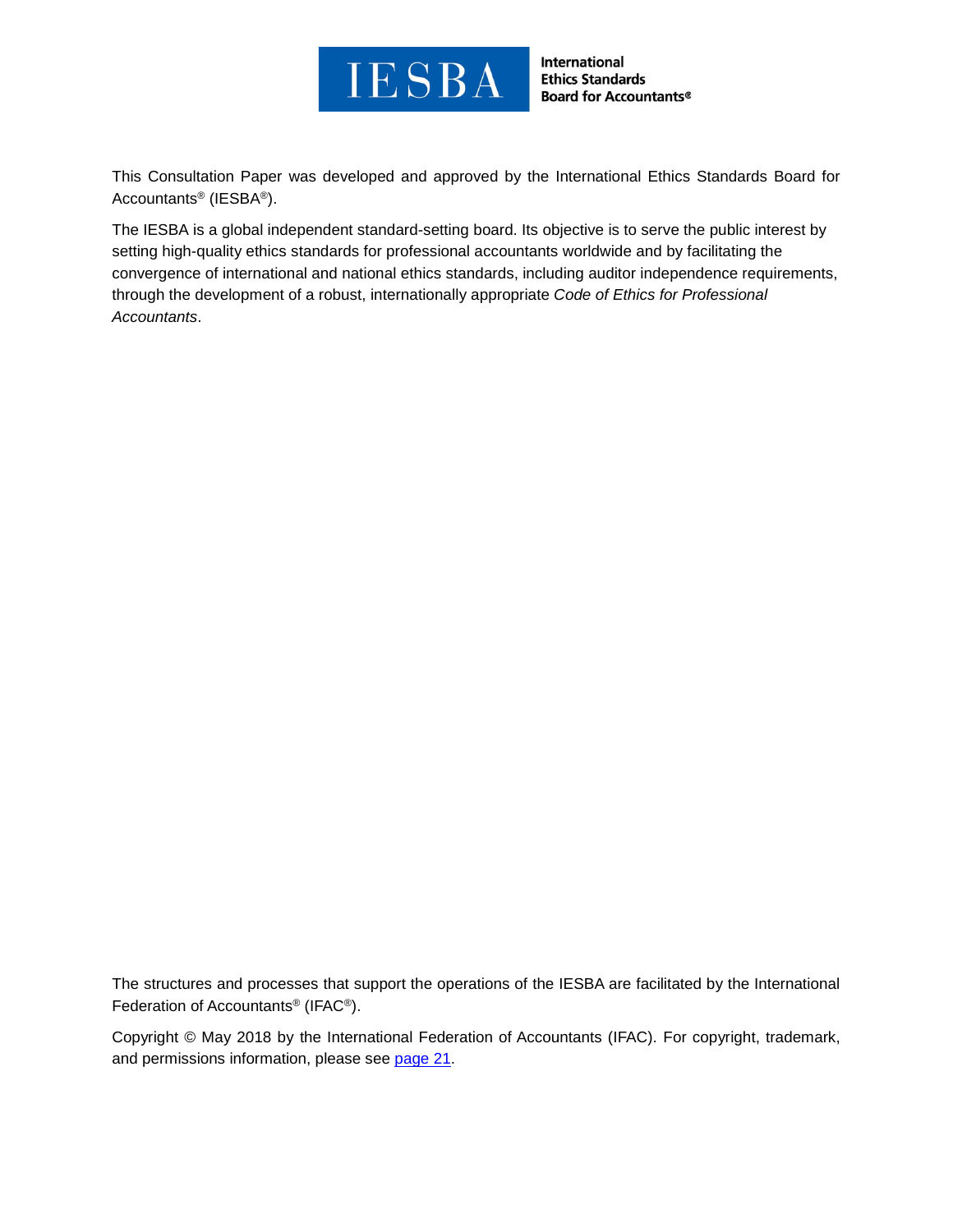# **REQUEST FOR COMMENTS**

This Consultation Paper, *Professional Skepticism – Meeting Public Expectations*, was developed and approved by the IESBA.

The proposals in this Consultation Paper may be modified in light of comments received before being issued in final form. **Comments on the matters raised in the Consultation Paper are requested by August 15, 2018.**

Respondents are asked to submit their comments electronically through the IESBA website, using the ["Submit a Comment"](http://www.ifac.org/publications-resources/global-ethics-board-consults-professional-skepticism) link. Please submit comments in both a PDF and Word file. Also, please note that first-time users must register to use this feature. All comments will be considered a matter of public record and will ultimately be posted on the website. Although IESBA prefers that comments are submitted via its website, comments can also be sent to Ken Siong, IESBA Senior Technical Director at [KenSiong@ethicsboard.org.](mailto:KenSiong@ethicsboard.org)

This publication may be downloaded from the IESBA website: [www.ethicsboard.org.](http://www.ethicsboard.org/) The approved text is published in the English language.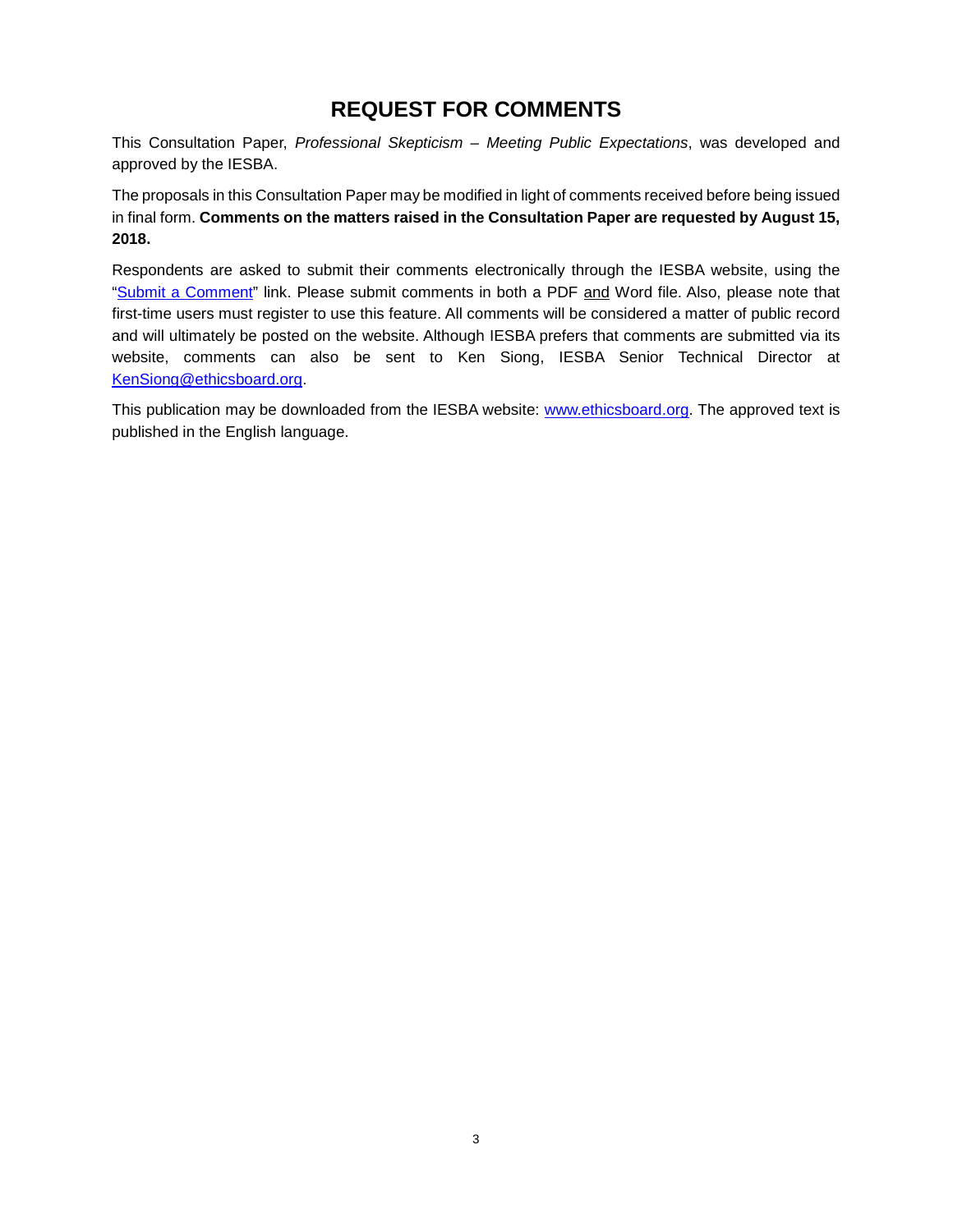# **I. Introduction**

- 1. The purpose of this Consultation Paper is to seek input on the IESBA's consideration of the longerterm professional skepticism issues, including those summarized in the August 2017 Joint Professional Skepticism Working Group (PSWG) publication, *[Toward Enhanced Professional](http://www.ifac.org/publications-resources/toward-enhanced-professional-skepticism)  [Skepticism.](http://www.ifac.org/publications-resources/toward-enhanced-professional-skepticism)*[1](#page-3-0) The Consultation Paper is organized into three sections which explore:
	- (a) The behavioral characteristics<sup>[2](#page-3-1)</sup> comprised in professional skepticism;
	- (b) Whether all professional accountants should apply these behavioral characteristics; and
	- (c) Whether the Code should be further developed, and/or other actions outside of the Code undertaken, to address behaviors associated with the exercise of appropriate professional skepticism.

Through this consultation, the IESBA also aims to support and reinforce the effective exercise of professional skepticism by professional accountants in audit and other assurance engagements. In doing so, the IESBA aims to develop an approach that will increase confidence in the financial or other information with which professional accountants are associated.

# **II. Background**

- 2. Over the past few years, there have been continuing calls for the Standard Setting Boards<sup>[3](#page-3-2)</sup> to enhance the way in which existing material in their standards addresses professional skepticism:
	- (a) In response to the IAASB's December 2015 Invitation to Comment (ITC), *[Enhancing Audit](https://www.ifac.org/publications-resources/invitation-comment-enhancing-audit-quality-public-interest)  Quality in the Public Interest: A Focus [on Professional Skepticism, Quality Control and Group](https://www.ifac.org/publications-resources/invitation-comment-enhancing-audit-quality-public-interest)  [Audits](https://www.ifac.org/publications-resources/invitation-comment-enhancing-audit-quality-public-interest)*,[4](#page-3-3) many commentators called for a more consistent exercise of appropriate professional skepticism by professional accountants in the context of audit and other assurance engagements. In addition, a few commentators specifically called for the exercise of "professional skepticism" by all professional accountants.[5](#page-3-4) Others, recognizing that the concept of professional skepticism applies to all professional accountants in the IAESB's standards (i.e., International Education Standards (IESs) 2, 3 and 4), have suggested the need for the three Standard Setting Boards to coordinate their activities to develop a holistic approach to the topic of professional skepticism across the various standards promulgated by each board. $6$

<span id="page-3-0"></span><sup>1</sup> This publication was the result of the collaboration and consultation among the International Auditing and Assurance Standards Board (IAASB), IESBA, and International Accounting Education Standards Board (IAESB). The responses to this consultation paper will be shared with the IAASB and IAESB.

<span id="page-3-1"></span> $2$  In this paper, the term "behavioral characteristics" is used to refer to behavioral concepts. The term "behavior" is used when the characteristics are being applied.

<span id="page-3-2"></span>The IAASB, IESBA and IAESB

<span id="page-3-3"></span>The ITC (pages 11-15) provides further background regarding how the IAASB's standards address professional skepticism, factors influencing professional skepticism (with reference to relevant concepts in the standards of the IESBA and IAESB), the roles of individual auditors, firms and others, and related stakeholder calls for action.

<span id="page-3-4"></span><sup>5</sup> CFA Institute, European Banking Authority (EBA)

<span id="page-3-5"></span><sup>6</sup> Accountancy Europe (AE), Chartered Accountants Australia and New Zealand (CAANZ), Grant Thornton International, Haut Conseil du Commissariat aux Comptes (H3C), IFAC Professional Accountants in Business (PAIB) Committee, Wirtschaftsprüferkammer (WPK)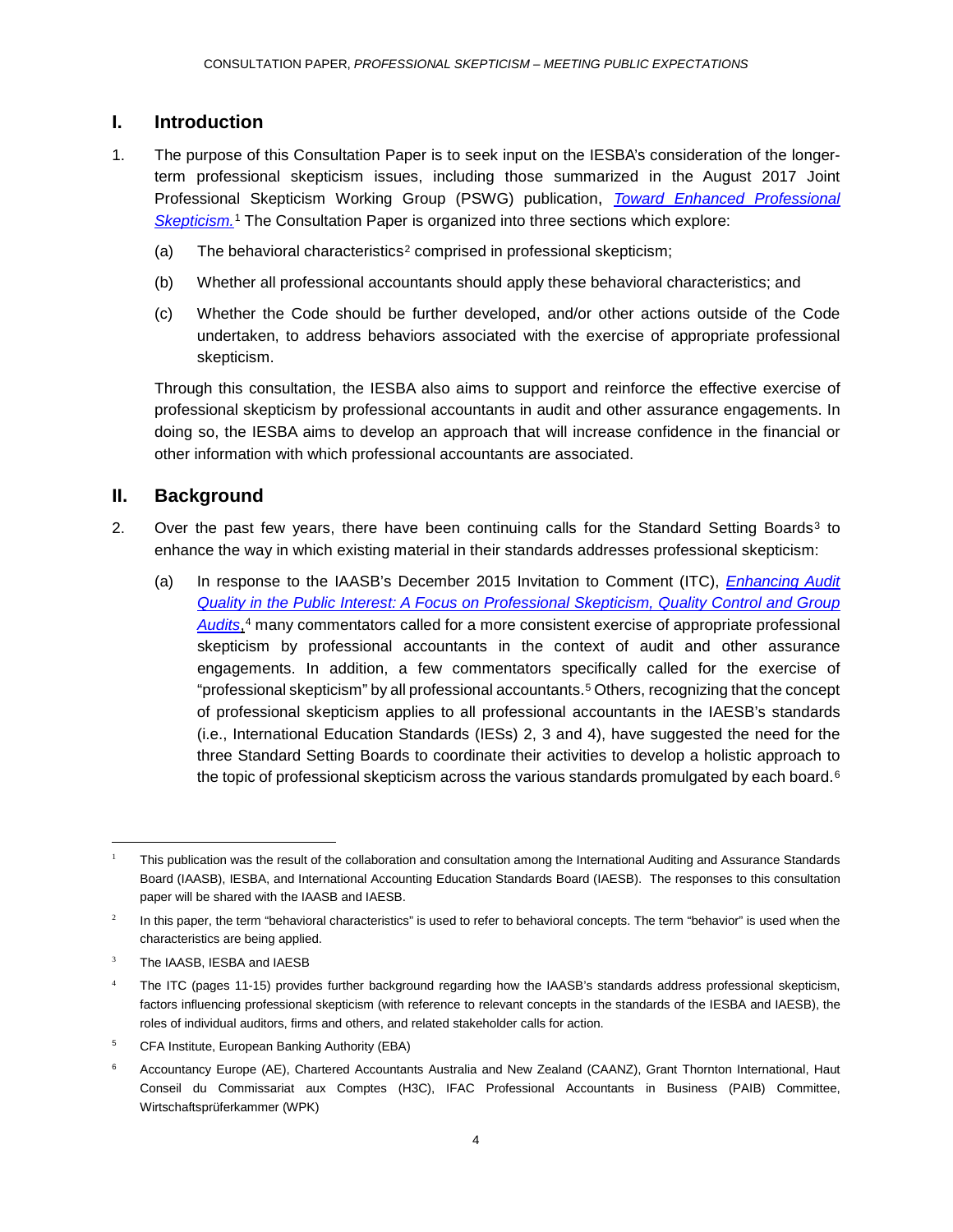- (b) Separately, in responding to IESBA Exposure Drafts (EDs),<sup>[7](#page-4-0)</sup> a stakeholder<sup>[8](#page-4-1)</sup> suggested that the IESBA consider how the Code should address professional skepticism beyond audit and other assurance engagements. This stakeholder expressed the view that the concept of "professional skepticism" should be relevant to all professional accountants – not just professional accountants who perform audit and other assurance engagements.
- (c) The view that all professional accountants should exercise "professional skepticism" has also been expressed independently of the most recent IESBA EDs and actively promoted by others – in particular, the International Forum of Independent Audit Regulators (IFIAR) as well as the Public Interest Oversight Board (PIOB), the IFAC PAIB Committee, and a number of representatives of the IAASB and IESBA Consultative Advisory Groups (CAGs).[9](#page-4-2) Some of these stakeholders are of the view that preparers and others in the financial reporting supply chain should also be required to exercise "professional skepticism" because "auditors cannot be expected to detect and resolve all problems as part of the audit and at the very end of the process."[10](#page-4-3) Appendix 1 sets out the approach to professional skepticism taken by a number of other international and national standard setters and other organizations.
- 3. In considering the detailed comments of stakeholders summarized above, it appears to the IESBA that professional skepticism is a term used to encompass a variety of behavioral characteristics. Additionally, it appears that professional skepticism may mean something different to different people – particularly in relation to how it should apply to professional accountants who practice in different areas (e.g., audits, non-audit services, preparing financial statements, management, and governance). Other than in the audit and assurance context, there is no definition of professional skepticism.<sup>[11](#page-4-4)</sup> It is a difficult concept to define in a way that is easy to understand and generally accepted by both the profession and other stakeholders.
- 4. In the *[International Code of Ethics for Professional Accountants \(including International](http://www.ifac.org/system/files/publications/files/Final-Pronouncement-The-Restructured-Code_0.pdf)  Independence Standards*) (the "Code"), <sup>[12](#page-4-5)</sup> there are limited references to professional skepticism, and they only exist in the context of independence standards applicable to audit and other assurance engagements. There is no requirement that all professional accountants exercise professional skepticism.

# **III. Invitation to Comment**

 $\overline{a}$ 

## **The Behavioral Characteristics Comprised in Professional Skepticism**

5. Public and private organizations depend on professional accountants to perform a wide range of

<span id="page-4-0"></span><sup>7</sup> IESBA Exposure Drafts: *[Proposed Changes to Certain Provisions of the Code Addressing the Long Association of Personnel](https://www.ifac.org/publications-resources/proposed-changes-certain-provisions-code-addressing-long-association-personne)  [with an Audit or Assurance Client](https://www.ifac.org/publications-resources/proposed-changes-certain-provisions-code-addressing-long-association-personne)*; and *[Proposed Changes to Part C of the Code Addressing Presentation of Information and](https://www.ifac.org/publications-resources/proposed-changes-part-c-code-addressing-presentation-information-and-pressure)  [Pressure to Breach the Fundamental Principles.](https://www.ifac.org/publications-resources/proposed-changes-part-c-code-addressing-presentation-information-and-pressure)*

<span id="page-4-1"></span><sup>&</sup>lt;sup>8</sup> The International Organization of Securities Commissions [\(IOSCO\)](http://www.ifac.org/system/files/publications/exposure-drafts/comments/41.IOSCO.pdf)

<span id="page-4-2"></span><sup>&</sup>lt;sup>9</sup> For example, the International Accounting Standards Board, International Corporate Governance Network, and Basel Committee on Banking Supervision. See also, the September 2016 minutes of the joint IAASB and IESBA CAGs relating to the topic of Professional Skepticism, available on the IESBA's website.

<span id="page-4-3"></span><sup>&</sup>lt;sup>10</sup> See minutes o[f IESBA CAG meeting, March 2017.](http://www.ethicsboard.org/system/files/meetings/files/Agenda-Item-A-Draft-March-2017-IESBA-CAG-Minutes.pdf)

<span id="page-4-4"></span><sup>&</sup>lt;sup>11</sup> Whilst the IAESB's standards refer to professional skepticism in a broad context, and not just in relation to audit or assurance, the definition used in the IESs is the same as that used by the IAASB in its standards.

<span id="page-4-5"></span><sup>&</sup>lt;sup>12</sup> All references to the "Code" in this consultation paper are to the [revised and restructured Code,](http://www.ifac.org/system/files/publications/files/Final-Pronouncement-The-Restructured-Code_0.pdf) which the IESBA released in April 2018.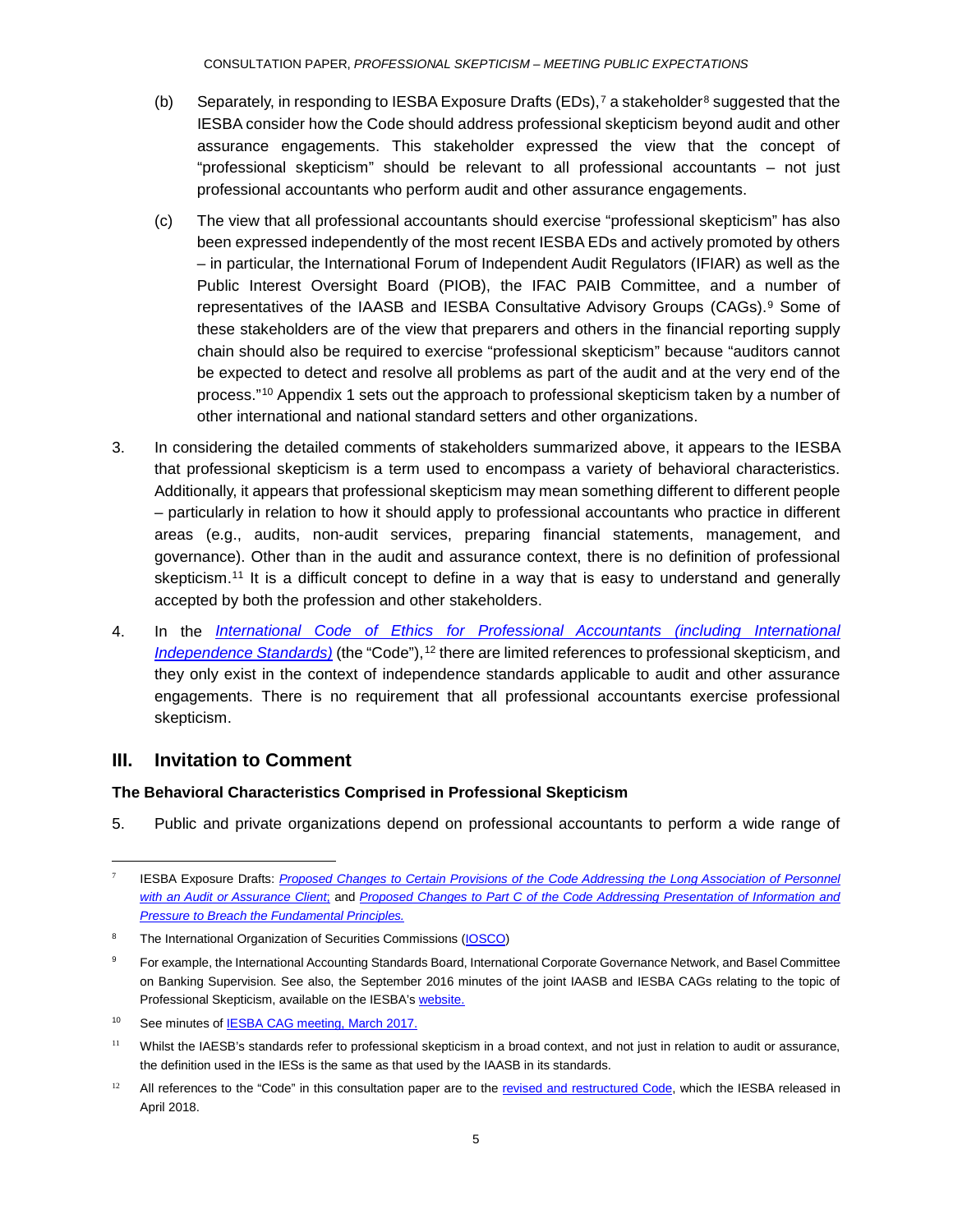services, often in connection with information generated by and about the organization. The IESBA believes that the public expects information with which a professional accountant is associated to have been prepared with the benefit of the professional accountant's skills and experience so that the information can be relied upon for its intended use.

- 6. Additionally, there appear to be public expectations as to the manner in which such skills and experience are applied. A concept used by some to describe the expected manner or approach to be applied by professional accountants is "with professional skepticism."
- 7. To obtain a clearer understanding of expectations expressed by some in relation to the concept of "professional skepticism" in this more general context, a detailed review of the various consultation responses described in paragraph 2 above was carried out by the IESBA's Professional Skepticism Working Group to determine the particular behaviors and actions expected of professional accountants generally. From this detailed review, it appears that these commentators believe that professional accountants should:
	- Obtain and understand information relevant for making reliable judgments based on facts and circumstances known to them.
	- Make informed challenges of views developed by others.
	- Be sensitive to the integrity of information, including the source of the information and the appropriateness of its presentation.
	- Withhold judgment pending thoughtful consideration of all known and relevant available information.
	- Be alert to potential bias or other impediments to the proper exercise of professional judgment.
	- Have the ability and willingness to stand their ground when facing pressure to do otherwise.<sup>[13](#page-5-0)</sup>
- 8. Having reflected on the analysis summarized in paragraph 7 above, the IESBA believes that professional skepticism has in many respects become a "catch all" term that is used inconsistently to capture the behaviors and actions that the public expects professional accountants to demonstrate when performing professional activities.
- 9. Because of the disparate ways in which the term professional skepticism is used, the IESBA has sought to articulate the behavior expected by the public of all professional accountants and which has led to the calls for all professional accountants to exercise "professional skepticism." Such expectation also serves as a means to examine more specifically root causes giving rise to the concerns that professional accountants, especially auditors, do not exercise appropriate professional skepticism.
- 10. Whether it is appropriate to expect all professional accountants to apply all or any of the characteristics and actions identified in paragraph 7 depends upon the nature and context of the work being undertaken and the particular role or position of the professional accountant. Against this background, the IESBA believes that the appropriate articulation of the behavior expected of professional accountants is that they should:
	- (a) Approach professional activities with an impartial and diligent mindset; and

<span id="page-5-0"></span><sup>&</sup>lt;sup>13</sup> See ICAS, ["Moral Courage,](https://www.icas.com/ethics/moral-courage)" Power of One series, for a discussion of the concept of "moral courage."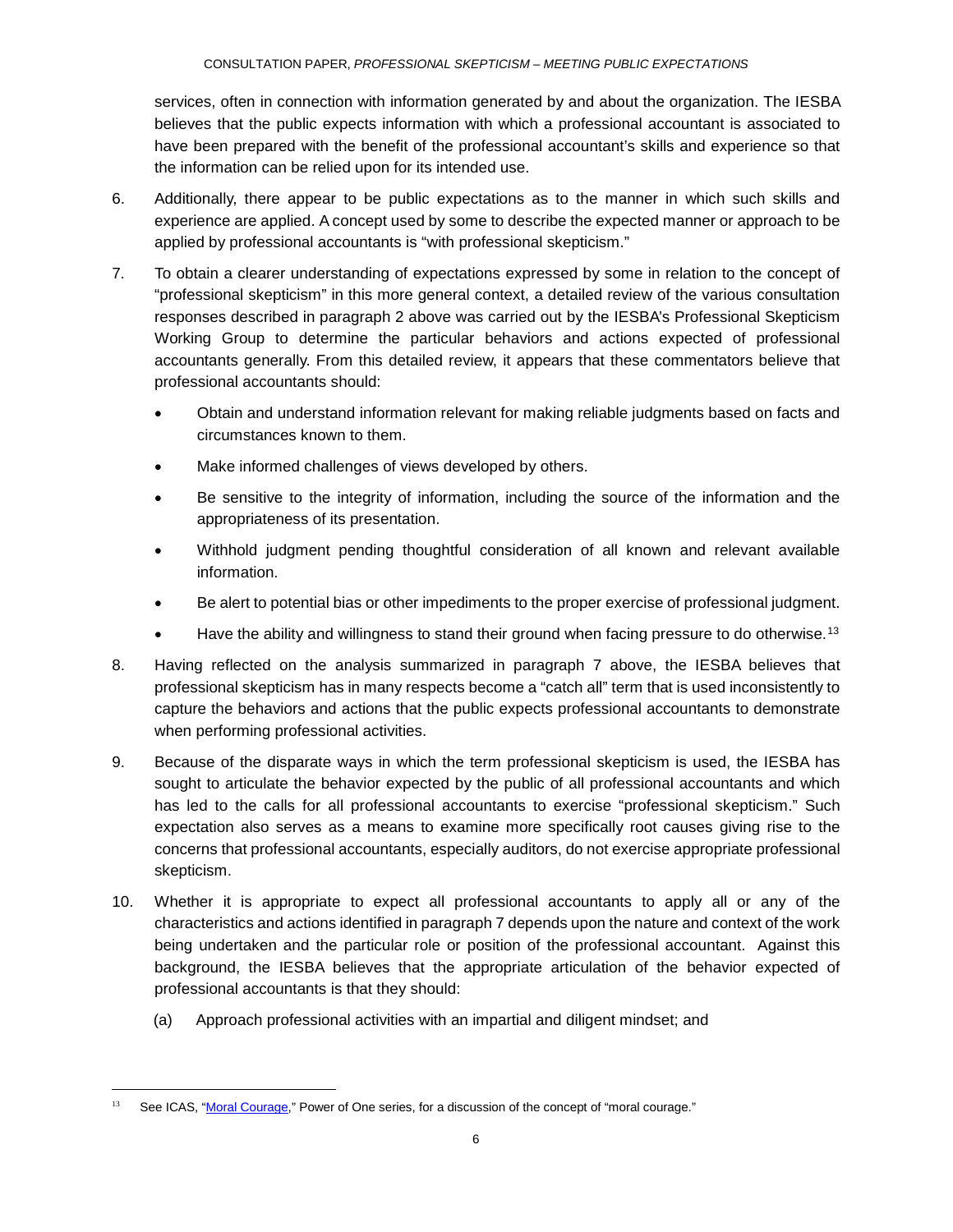- (b) Apply that mindset, together with relevant professional expertise, to the evaluation of information with which they are associated.
- 11. This articulation of the behavior expected of all professional accountants would apply to information of any nature with which the professional accountant is associated, be it financial or non-financial. As a result, in addition to promoting integrity throughout the financial reporting supply chain, it will address the responsibility of professional accountants when preparing and presenting data of a nonfinancial nature (as is increasingly the case). The behavior expected of all professional accountants applies equally to those professional accountants undertaking audit and other assurance engagements, and is compatible with and supportive of (and not in place of) the exercise of professional skepticism as defined in the IAASB's auditing and assurance standards.
- 12. Commentators acknowledge, and numerous research papers and topical articles indicate, that an important aspect of exercising appropriate professional skepticism in an audit context is the professional accountant's ability to identify and respond to bias, preconceptions, pressure and other impediments. Such impediments also impact the ability of a professional accountant to adopt and maintain an impartial and diligent mindset in carrying out other types of professional activities.

#### **Should the Behavior Expressed in Paragraph 10 be Exercised by all Professional Accountants?**

- 13. The IESBA is of the view that because the public's expectation of the profession rarely takes into account the different roles that an individual professional accountant may be undertaking, the public believes that all professional accountants should have the mindset summarized in paragraph 10 above, and apply that mindset in the course of their professional activities.
- 14. Whilst the IESBA believes there is an impartial and diligent mindset expectation of the profession at large and all professional accountants that comprise it, it also recognizes that the nature and extent of the actions to be taken by the professional accountant in order to demonstrate behavior appropriate to the particular circumstances will depend upon a range of factors, including:
	- The role and experience of the professional accountant. For example, the expectation of a senior financial officer in a corporation will be different to that of a junior member of the accounting function.
	- The type of work and the degree of risk involved and, therefore, the level of expertise expected. For example, the assessment of complex accounting issues relating to financial instruments carries with it a higher level of risk compared with that involved in monitoring the value and recoverability of accounts receivable.
	- The potential significance or implications of the decisions to be made on the basis of the work undertaken. For example, the determination of provisions for outstanding litigation matters generally requires the exercise of greater professional judgment than the calculation of gains or losses on investments.
	- The competence and/or likely motivation of the person providing the information being evaluated.

These considerations suggest the need to introduce scalability when considering professional skepticism.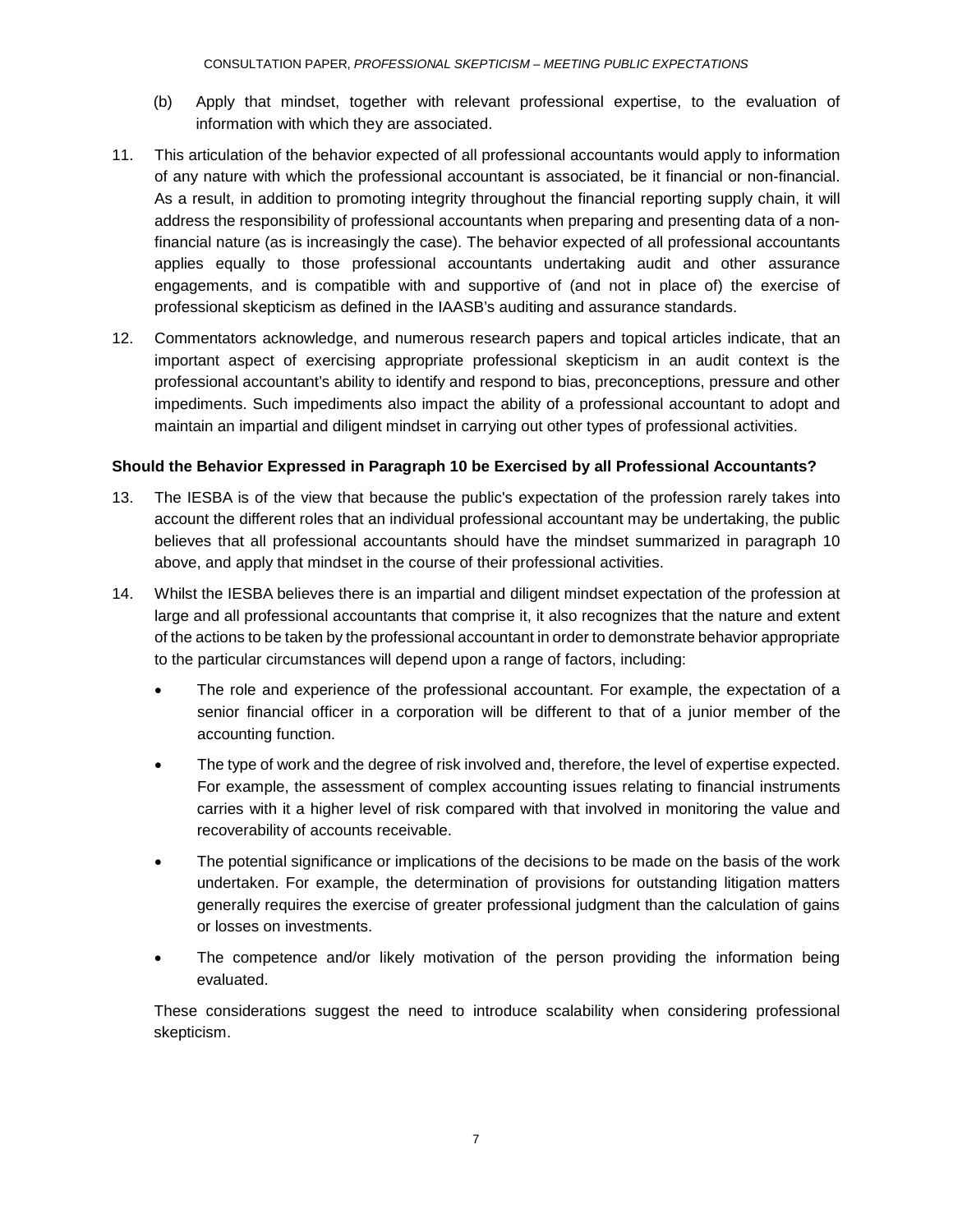# **Should Changes to the Code and/or Other Actions Outside of the Code be Undertaken to Address Behavioral Characteristics Associated with "Professional Skepticism?"**

- 15. Some commentators have observed that the behavior articulated in paragraph 10 above is already implicitly embedded in the Code's fundamental principles (see Appendix 2), principally Integrity, Objectivity and Professional Competence and Due Care. They therefore believe there is no need for additional requirements in the Code.
- 16. The IESBA recognizes that while the behaviors expected of all professional accountants may correlate to or be components of one or more of the Code's existing fundamental principles, there continue to be concerns expressed publicly about the way professional skepticism is exercised in the course of audit and other assurance engagements. Furthermore, as described in paragraphs 5-12 above, there is a public expectation that information with which a professional accountant is associated can be relied upon for its intended use. The existence of these "expectation gaps" suggests that either:
	- (a) The Code does not contain adequate material in support of the fundamental principles or to establish the behavioral characteristics of a professional accountant; or
	- (b) Professional accountants do not properly understand and adhere to the Code; or
	- (c) Some combination of (a) and (b).

Against this background, the IESBA believes it should consider enhancing the Code specifically to promote the effective exercise of appropriate "professional skepticism" by all professional accountants.

17. The IESBA has identified a number of different ways in which it might amend or supplement the Code to clarify the behavior expected of all professional accountants articulated in paragraph 10 above and in so doing, address stakeholder concerns related to the exercise of appropriate "professional skepticism." These options are not mutually exclusive. Elements of some of them in combination might be deemed appropriate to address public expectation gaps.

#### *Professional Skepticism as Currently Defined in Auditing Standards*

18. One option might be to require all professional accountants to exercise "professional skepticism" in the manner defined in the International Standards on Auditing, namely:

*"An attitude that includes a questioning mind, being alert to conditions which may indicate possible misstatement due to error or fraud, and a critical assessment of the evidence."*

The IAASB's standards reflect the IAASB's belief that professional skepticism is a key concept or attribute when a practitioner is critically assessing evidence for the purpose of achieving a level of assurance and issuing an assurance conclusion. Accordingly, the concept of professional skepticism is explicit when a practitioner is performing an audit (or reasonable assurance) engagement or where the practitioner is performing a review (or limited assurance) engagement. The IAASB does not include professional skepticism requirements for non-assurance engagements such as a compilation or agreed upon procedures engagement.

The approach under this option would have the advantage of using an existing definition and terminology that is well-established.

Potential disadvantages of this approach include the following: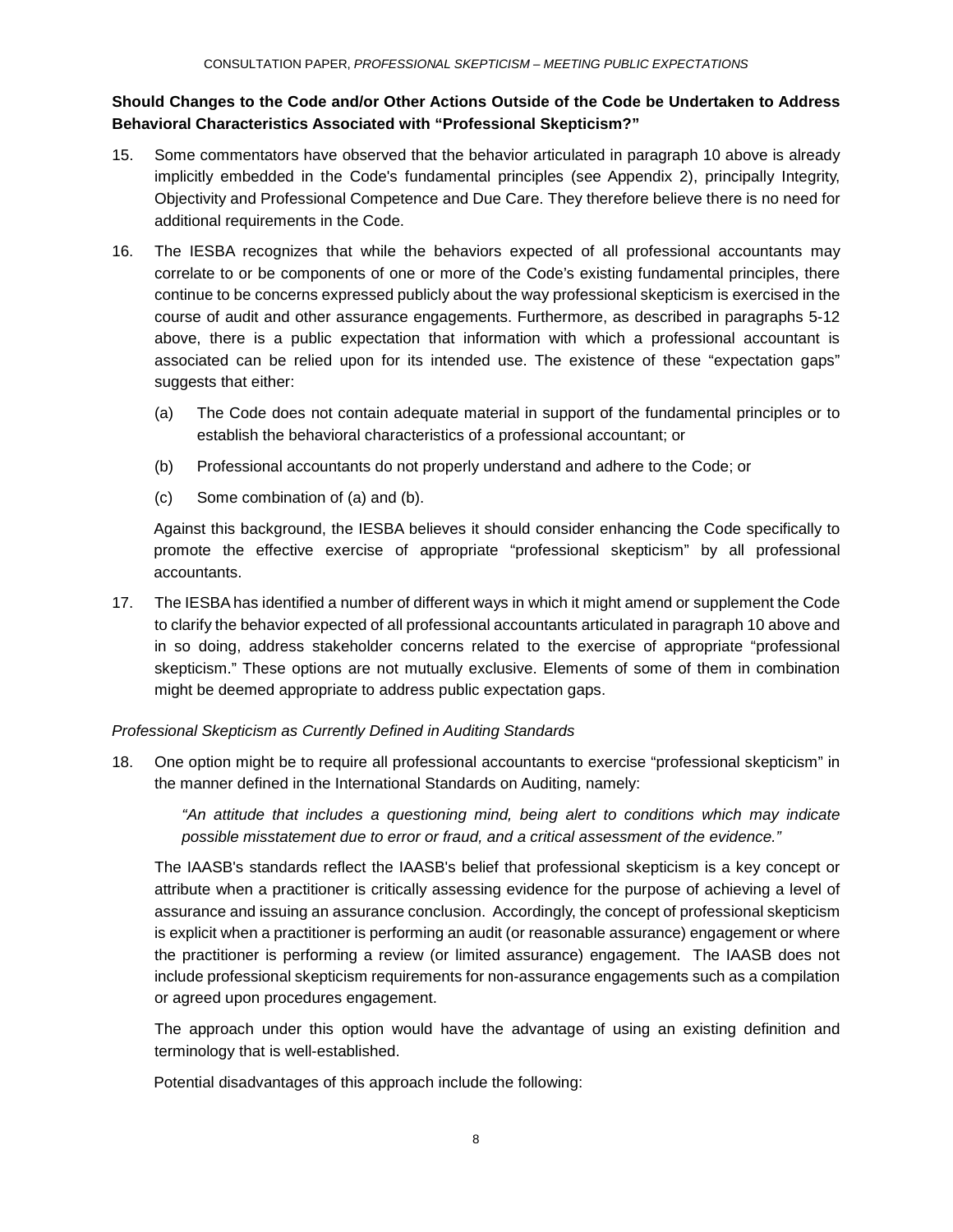CONSULTATION PAPER, *PROFESSIONAL SKEPTICISM – MEETING PUBLIC EXPECTATIONS*

- Whilst the definition focuses on "*an attitude that includes a questioning mind,"* it does so in an audit and assurance context, emphasizing the assurance concepts of '*misstatement*' and '*evidence*', which are not appropriate for general application by all professional accountants. This concern could be addressed if an alternative definition were developed for that term to reflect the behavior described in paragraph 10 above – an option described in paragraph 19 below.
- The use of the same term and definition in the Code to describe the behavior expected of all professional accountants might dilute or otherwise adversely affect the understanding and application of professional skepticism in the context of audit and other assurance engagements, and therefore be detrimental to the public interest.
- The requirement to exercise professional skepticism, as defined, might affect the nature and extent of the work effort involved in the provision of professional services other than assurance services by professional accountants in public practice.

## *Professional Skepticism Re-defined*

19. A second option might be to require all professional accountants to exercise "professional skepticism" (i.e., retaining the term "professional skepticism"), but to develop a different definition that would be appropriate for all types of professional activity.

If this approach were adopted, the definition of "professional skepticism" would encapsulate the behavior described in paragraph 10 above, such as:

"Approaching professional activities with an impartial and diligent mindset and applying this mindset and relevant professional expertise to the evaluation of information with which they are associated."

For the reasons discussed in paragraph 14, the related application material in the Code would need to address the different expectations of professional accountants depending upon the roles expected of them, their seniority and their experience – factors that form part of the concept of "scalability."

This approach is attractive because it would use the term most generally used to describe behaviors associated with professional skepticism. However, the IESBA is concerned that it could create confusion through the use of one term to refer to two different types of behaviors and expectations, namely:

- The behavior required of all professional accountants by the Code; and
- In the case of professional accountants involved in audit or other assurance engagements, the behavior required by the IAASB standards.

That confusion could be exacerbated by the need to introduce application material to address the concept of scalability. The IAASB will determine the consequences for their standards if this option is pursued, particularly how it will affect the critical assessment of audit evidence, to avoid reducing the robustness of the IAASB's current definition.

## *Developing Another Term and Definition*

20. A third option might be to develop a different term to use with the definition of behavior expected of all professional accountants described in paragraph 19, above.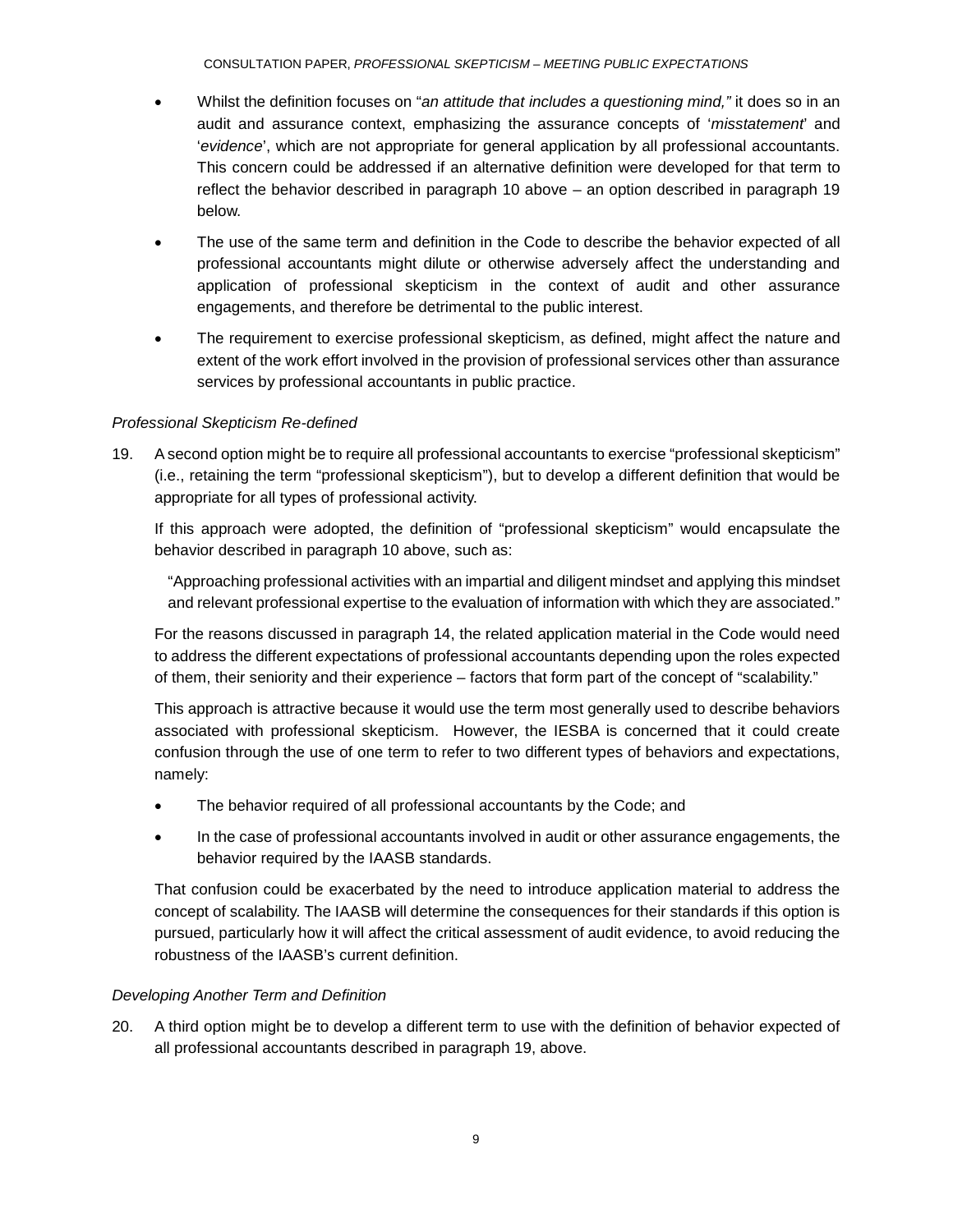In search of alternative terms and formulations, the IESBA has considered literature reviews, survey results and other definitions. Appendix 1 sets out definitions and explanations identified in the course of that review which have been developed for assurance and other contexts.

Because the mindset or attitude of a professional accountant is a common thread in discussions of the behavior often described as "professional skepticism," examples of a term (other than "professional skepticism") that could be used for a new definition (paragraph 19) might include 'critical thinking', 'critical analysis' or 'diligent mindset' (or some combination of such terms).[14](#page-9-0)

#### *Adding Application Material to the Code*

21. A fourth option might be to conclude that no new requirements or concepts are required in the Code but rather to develop additional application material to expand upon the concepts underlying the existing fundamental principles. In doing so, the Code would express more explicitly (and with examples) the behavior expected of all professional accountants. The behavioral characteristics required might include critical thinking, challenging mindset, and moral courage.[15](#page-9-1)

The objective would be to address the fact that, although implicitly embedded in the Code, the key behavioral characteristics that underpin "professional skepticism" in the broader context do not currently have sufficient profile, or the focus necessary, to promote the behavior sought.

#### *Adding Requirements and/or Application Material to Address Bias, Pressure and Other Impediments*

22. Bias and pressure are dealt with in different parts of the Code but the discussion of these impediments is limited. The IESBA believes that it should consider developing additional material to increase awareness of these and other impediments, and how they should be addressed.

This material would be independent of any new definition and/or application material to address the behavior described in paragraph 10.

#### *Further Considerations*

- 23. Irrespective of how the IESBA might revise the Code or otherwise undertake activities to address the issues discussed in this Consultation Paper, the change in behavior sought by commentators will only be achieved if those initiatives are supported by appropriate education and training developments. The IESBA is committed to coordinating its work with the IAASB and IAESB as it progresses this initiative.
- 24. The IESBA is discussing with the IAESB the education and training that may be required to support the behavior contemplated by this Consultation Paper, including, in particular, to enhance professional skills in such areas as:
	- Understanding and being alert to personal traits and motivations, including bias and other impediments to the exercise of professional judgment.
	- Enhanced business acumen.

<span id="page-9-0"></span><sup>&</sup>lt;sup>14</sup> Some have suggested that the term 'critical thinking' should be avoided as that concept is an element of the definition of professional scepticism in the International Standards on Auditing. They therefore support the use of the term 'diligent' as it carries with it the concept of thoroughness. Others support the use of the term 'analysis' as it is an easier term to understand and evidence.

<span id="page-9-1"></span>See ICAS, ["Moral Courage,](https://www.icas.com/ethics/moral-courage)" Power of One series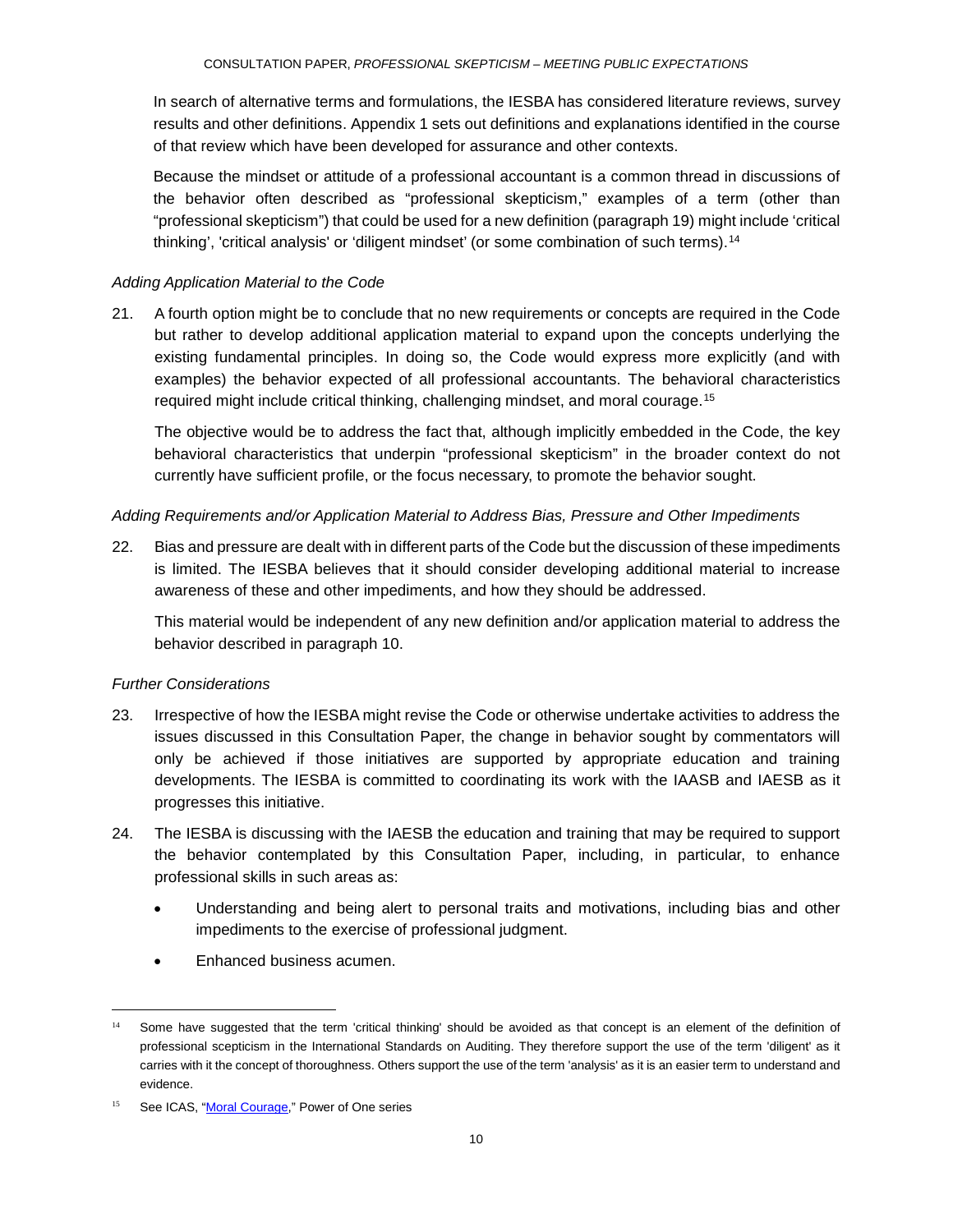- Interviewing/questioning.
- Interrogating data.
- Evaluating the information gained from observation.
- Problem solving.

In this regard, the IAESB published in April 2018 a paper on skepticism in its "Personal Perspectives Series"<sup>[16](#page-10-0)</sup> based on a review of literature on various aspects of professional skepticism.

# **IV. Responding to this Consultation paper**

- 25. Respondents are asked for views on the questions that follow. The options in paragraphs 18-22 are not mutually exclusive and we invite your views on any combination of options that you believe would be an appropriate approach.
	- **Question 1** Paragraph 5 Do you agree with the premise that a key factor affecting public trust in the profession is whether information with which a professional accountant is associated can be relied upon for its intended use?
	- **Question 2** Paragraph 10 Do you agree with the behavior associated with public expectations of professional accountants? Are there aspects that should be included or excluded from the summary?
	- **Question 3** Paragraphs 13 and 14 Do you agree that the mindset and behavior described in paragraph 10 should be expected of all professional accountants? If not, why not?
	- **Question 4** Paragraph 16 Do you believe the fundamental principles in the Code and related application material are sufficient to support the behaviors associated with the exercise of appropriate "professional skepticism?"
	- **Question 5** Paragraph 18 Do you believe professional skepticism, as defined in International Standards on Auditing, would be the appropriate term to use?
	- **Question 6** Paragraph 19 –

- (a) Do you believe that the Code should retain/use the term "professional skepticism" but develop a new definition?
- (b) If so, do you support a new definition along the lines set out in paragraph 19?
- (c) If you do not support a definition along the lines described, could you please provide an alternative definition.

<span id="page-10-0"></span><sup>&</sup>lt;sup>16</sup> ["All Professional Accountants Need to Include Skepticism in their Mindset,"](http://www.ifac.org/publications-resources/personal-perspectives-keith-bowman-and-w-morley-lemon) IAESB Personal Perspectives Series, by Keith Bowman and W. Morley Lemon.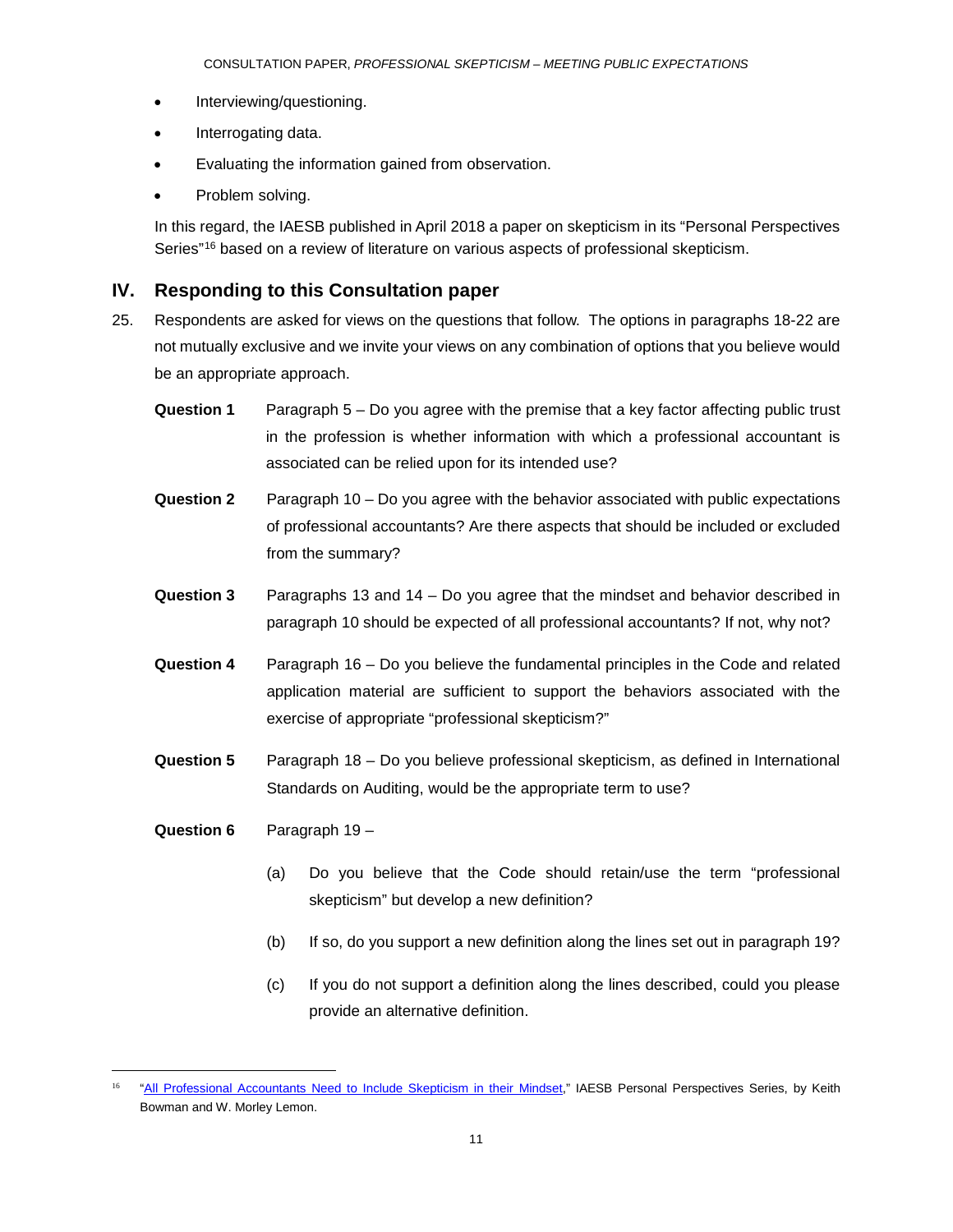#### **Question 7** Paragraph 20 –

- (a) Would you support an alternative term to 'professional skepticism', such as 'critical thinking', 'critical analysis' or 'diligent mindset'?
- (b) If not, what other term(s), if any, would you suggest which focusses on the mindset and behaviors to be exercised by all professional accountants?
- **Question 8** Paragraph 21 Should the IESBA develop additional material, whether in the Code or otherwise, to highlight the importance of exercising the behavior and relevant professional skills as described? If yes, please suggest the type of application material that in your view would be the most meaningful to enhance the understanding of these behavioral characteristics and professional skills.
- **Question 9** What implications do you see on IAASB's International Standards as a result of the options in paragraphs 18 to 21?<sup>[17](#page-11-0)</sup>
- **Question 10** Paragraph 22 Should the Code include application or other material to increase awareness of biases, pressure and other impediments to approaching professional activities with an impartial and diligent mindset and exercising appropriate professional skepticism in the circumstances? If yes, please suggest the type of materials that in your view would be the most meaningful to help professional accountants understand how bias, pressure and other impediments might influence their work.

#### **V. Global IESBA Roundtables**

26. The IESBA is holding a series of roundtables in North America, Europe, and Asia Pacific to discuss the questions above. Dates and locations are as follows:<sup>[18](#page-11-1)</sup>

| Washington, D.C., USA | June 11, 2018 |
|-----------------------|---------------|
| Paris, France         | June 15, 2018 |
| Tokvo, Japan          | July 12, 2018 |

<span id="page-11-0"></span><sup>&</sup>lt;sup>17</sup> This question has been included at the request of IAASB.

<span id="page-11-1"></span><sup>&</sup>lt;sup>18</sup> Space is limited and attendance is by invitation only. [Register your interest](mailto:IESBA@ethicsboard.org) indicating your name, job title, organization, and location preferred. Note: on these dates a roundtable will also be held to discuss Non-assurance Services.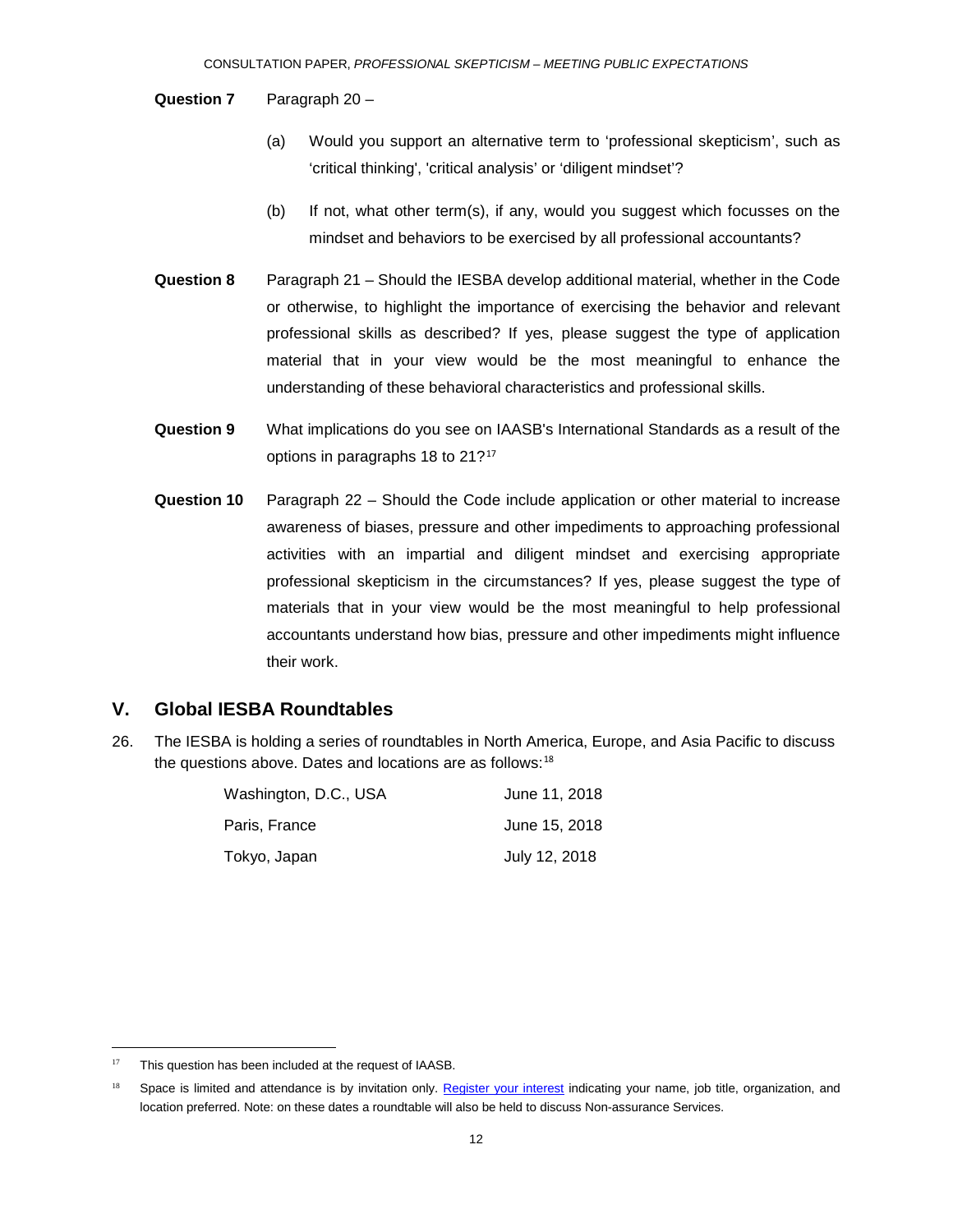# **Appendix 1**

# **Definitions and Explanations from Other Standard Setters and Organizations**

| Organization      | <b>Approach to Professional Skepticism</b>                                                                                                                                                                                                                                                                                                                                                                                                                                                                                                                                                                                                                                                                                                                                                                                                                            |
|-------------------|-----------------------------------------------------------------------------------------------------------------------------------------------------------------------------------------------------------------------------------------------------------------------------------------------------------------------------------------------------------------------------------------------------------------------------------------------------------------------------------------------------------------------------------------------------------------------------------------------------------------------------------------------------------------------------------------------------------------------------------------------------------------------------------------------------------------------------------------------------------------------|
| <b>AICPA</b>      | Professional skepticism is an attitude that includes a questioning mind and a critical<br>assessment of audit evidence. The auditor uses the knowledge, skill, and ability<br>called for the profession of public accounting to diligently perform, in good faith and<br>with integrity, the gathering and objective evaluation of evidence. (AU 230.07)                                                                                                                                                                                                                                                                                                                                                                                                                                                                                                              |
| <b>CPA Canada</b> | In CPA Canada's publication "The Chartered Professional Accountant Competency<br>Map," the CPA Enabling Competencies include: 1.2.3 Maintains objectivity,<br>independence in mental attitude, and professional skepticism.<br>Click here to link to the competency map.                                                                                                                                                                                                                                                                                                                                                                                                                                                                                                                                                                                              |
| <b>IAASB</b>      | Given its remit, the IAASB defines the term focusing on those who practice in audit<br>and assurance. For example, the International Standards on Auditing (ISA 200)<br>define professional skepticism as follows:<br>An attitude that includes a questioning mind, being alert to conditions which may<br>indicate possible misstatement due to error or fraud, and a critical assessment of<br>evidence.                                                                                                                                                                                                                                                                                                                                                                                                                                                            |
| <b>IAESB</b>      | IES 4, "Initial Professional Development - Professional Values, Ethics, and<br>Attitudes," identifies "professional skepticism and professional judgment" as a<br>competency area at the intermediate level of proficiency. In doing so, it uses the<br>IAASB definition of professional skepticism, acknowledges that the IAASB definition<br>is limited to audit, assurance and related service engagements, and goes on to state<br>that within IES 4, Professional Skepticism (and professional judgment) are to be<br>interpreted as applying to the broader context of a role as a professional accountant.<br>IES 4 goes on to acknowledge that achieving learning objectives in Professional<br>Skepticism and Professional Judgment may extend across several different courses<br>of subjects, none of which may be devoted solely to that competency area. |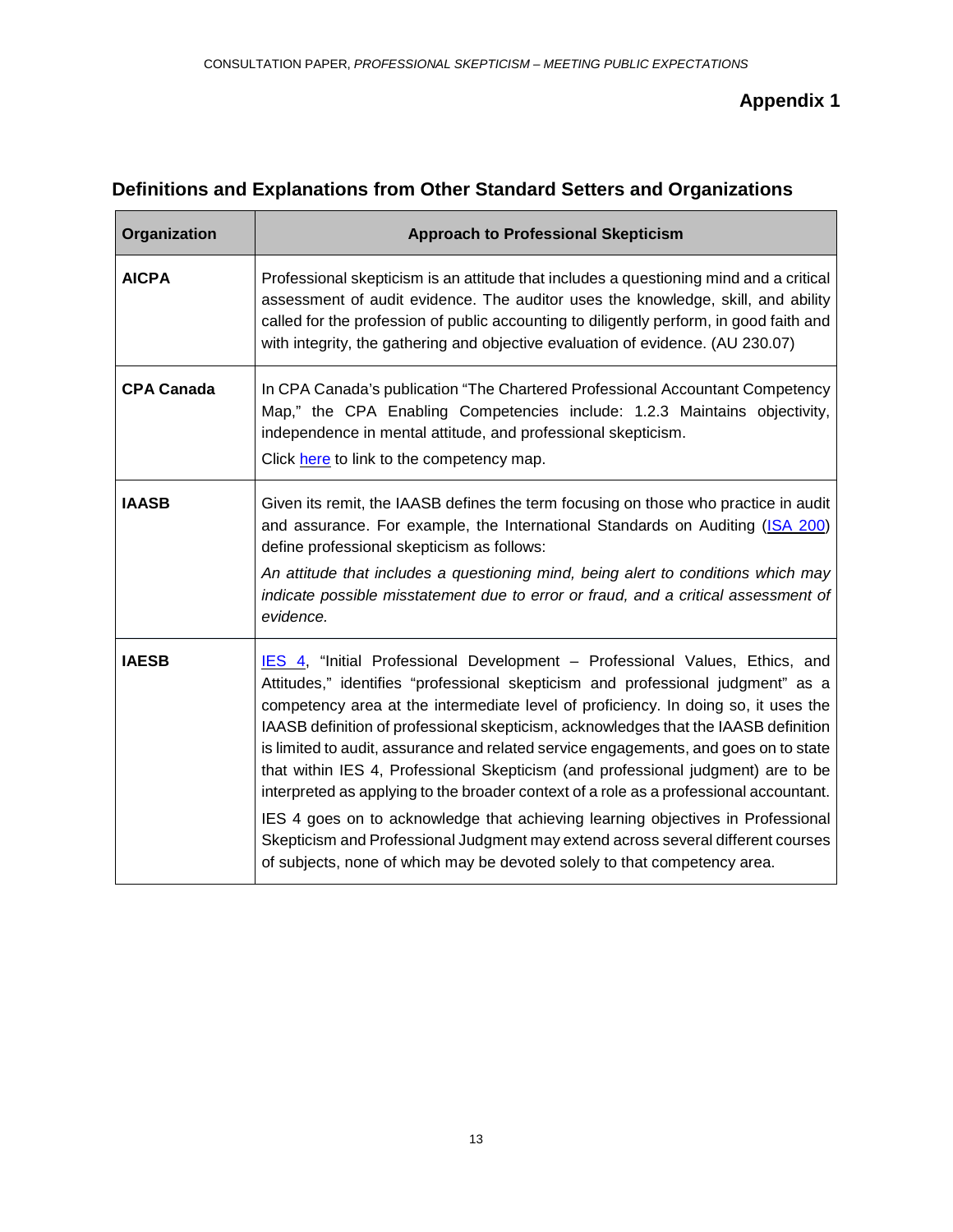| Organization                                                            | <b>Approach to Professional Skepticism</b>                                                                                                                                                                                                                                                                                                                                                                                                                                                                                                                                                                                                                                                                                     |
|-------------------------------------------------------------------------|--------------------------------------------------------------------------------------------------------------------------------------------------------------------------------------------------------------------------------------------------------------------------------------------------------------------------------------------------------------------------------------------------------------------------------------------------------------------------------------------------------------------------------------------------------------------------------------------------------------------------------------------------------------------------------------------------------------------------------|
| <b>ICAEW</b>                                                            | On its website in a section titled "How to Become a Chartered Accountant" the<br>ICAEW describes <i>Ethics and Professional Skepticism</i> as follows: Ethics is<br>integrated throughout the ACA qualification to develop students' capabilities. It's<br>about identifying ethical dilemmas, understanding the implications and behaving<br>appropriately. So as an ICAEW Chartered Accountant, working in a world of scrutiny<br>and accountability, you'll always know how to make the right decisions and justify<br>them.<br>The webpage goes on to describe professional skepticism as "an attitude that<br>includes a questioning mind and being watchful of conditions that may indicate<br>possible error or fraud." |
| <u>ICAEW,</u><br><u> AUASB – </u><br><b>Australia,</b><br><b>CA ANZ</b> | An attitude that includes a questioning mind, being alert to conditions which may<br>indicate possible misstatement due to error or fraud, and a critical assessment of<br>evidence.                                                                                                                                                                                                                                                                                                                                                                                                                                                                                                                                           |
| <b>IMA</b>                                                              | Strategic Finance magazine, June 2, 2017, "Improving Critical Thinking Through<br>Data Analysis"<br>"Critical thinking is a matter of thinking that employs curiosity, creativity, skepticism,<br>analysis, and logic where:<br>Curiosity means wanting to learn,<br>Creativity means viewing information from multiple perspectives,<br>Skepticism means maintaining a "trust but verify" mindset,<br>Analysis means systematically examining and evaluating evidence, and<br>Logic means reaching well founded conclusions.                                                                                                                                                                                                  |
| <b>PCAOB</b>                                                            | In its auditing standards (AS 1015), the PCAOB states the following:<br>Professional skepticism is an attitude that includes a questioning mind and a critical<br>assessment of audit evidence. The auditor uses the knowledge, skill, and ability<br>called for by the profession of public accounting to diligently perform, in good faith<br>and with integrity, the gathering and objective evaluation of evidence.                                                                                                                                                                                                                                                                                                        |
| <b>SAICA</b>                                                            | In a competency framework for entry into the profession, SAICA defines Pervasive<br>Qualities and Skills, which describes skills in three categories: ethical behavior and<br>professionalism, personal attributes, and professional skills. While the framework<br>does not use the term "professional skepticism" many of the skills included in the<br>three categories include the skills this paper describes as professional skepticism.                                                                                                                                                                                                                                                                                 |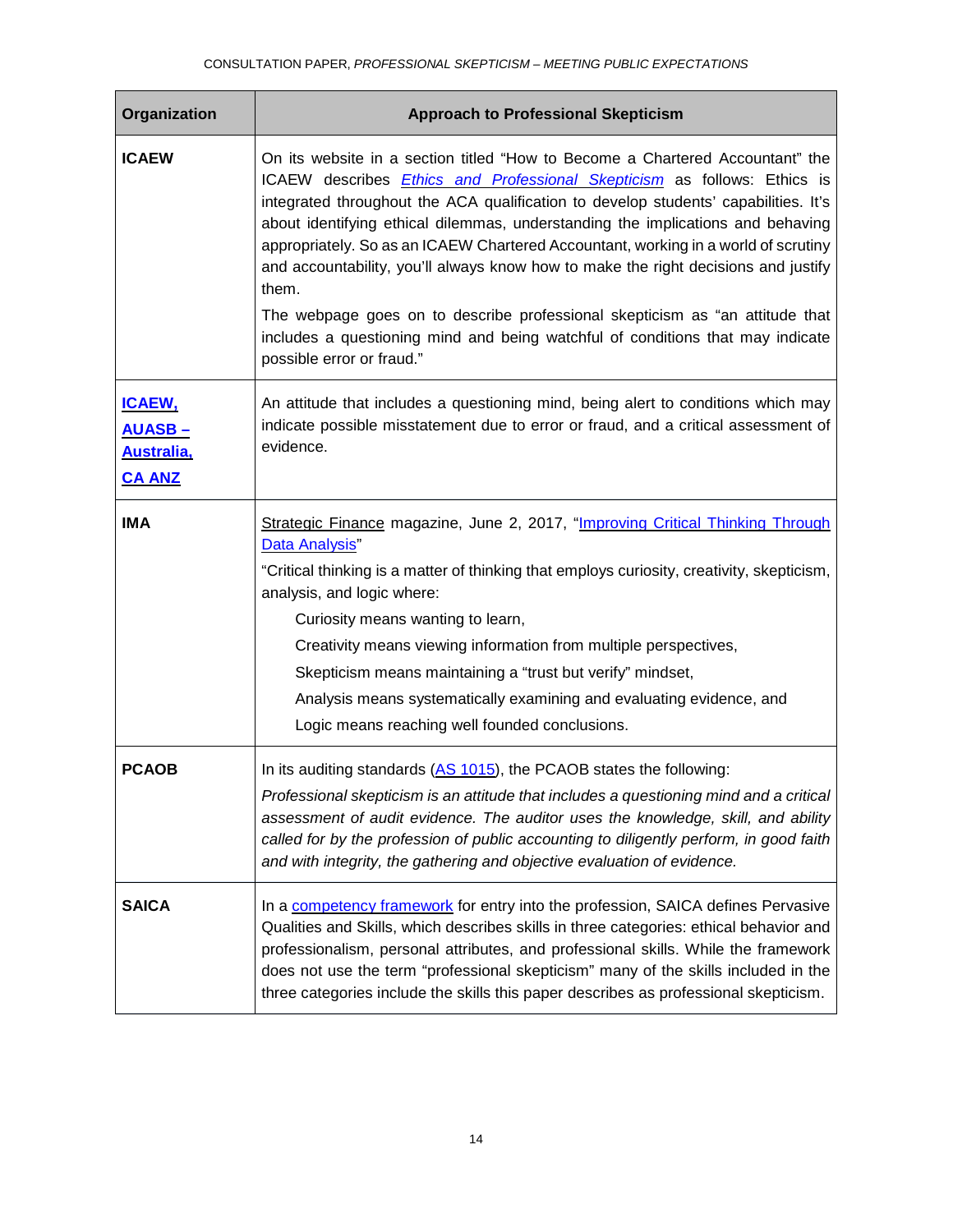| Organization  | <b>Approach to Professional Skepticism</b>                                                                                                                                                                                                                                                                                                                                                                                                                                                                                                                                                                                                                                                                                                                      |
|---------------|-----------------------------------------------------------------------------------------------------------------------------------------------------------------------------------------------------------------------------------------------------------------------------------------------------------------------------------------------------------------------------------------------------------------------------------------------------------------------------------------------------------------------------------------------------------------------------------------------------------------------------------------------------------------------------------------------------------------------------------------------------------------|
| <b>UK FRC</b> | The UK FRC has adopted the IAASB's definition of Professional Skepticism in its<br>ISAs (UK and Ireland). The UK FRC also published a paper in 2012 on Professional<br>Skepticism and its relation to audit quality. The paper examines the Greek roots of<br>skepticism, discussing doubt and how doubt stimulates challenge and inquiry, and<br>withholds judgment about the truth. It compares "professional skepticism" with<br>scientific skepticism, noting that scientific skepticism is typically not subject to<br>external influences, human error, and fraud $-$ as are audits. The paper concludes<br>by suggesting that an appropriately skeptical auditor:<br>Applies a critical appraisal of management's assertions, actively looking for<br>1. |
|               | risks of material misstatement.                                                                                                                                                                                                                                                                                                                                                                                                                                                                                                                                                                                                                                                                                                                                 |
|               | 2.<br>Develops a high degree of knowledge of the entity's business and its<br>environment.                                                                                                                                                                                                                                                                                                                                                                                                                                                                                                                                                                                                                                                                      |
|               | 3.<br>Makes informed challenge of consensus views and considers the possible<br>incidence of low probability high impact events.                                                                                                                                                                                                                                                                                                                                                                                                                                                                                                                                                                                                                                |
|               | Considers if there is evidence to contradict management's assertions.<br>4.                                                                                                                                                                                                                                                                                                                                                                                                                                                                                                                                                                                                                                                                                     |
|               | 5.<br>Has strong skills in making evidence-based judgments.                                                                                                                                                                                                                                                                                                                                                                                                                                                                                                                                                                                                                                                                                                     |
|               | 6.<br>Approaches and documents audit judgments and review processes in a<br>manner that facilitates challenge, and demonstrates the rigor of the challenge.                                                                                                                                                                                                                                                                                                                                                                                                                                                                                                                                                                                                     |
|               | Documents not only the auditor's conclusions, but also the rationale for the<br>7 <sub>1</sub><br>conclusions.                                                                                                                                                                                                                                                                                                                                                                                                                                                                                                                                                                                                                                                  |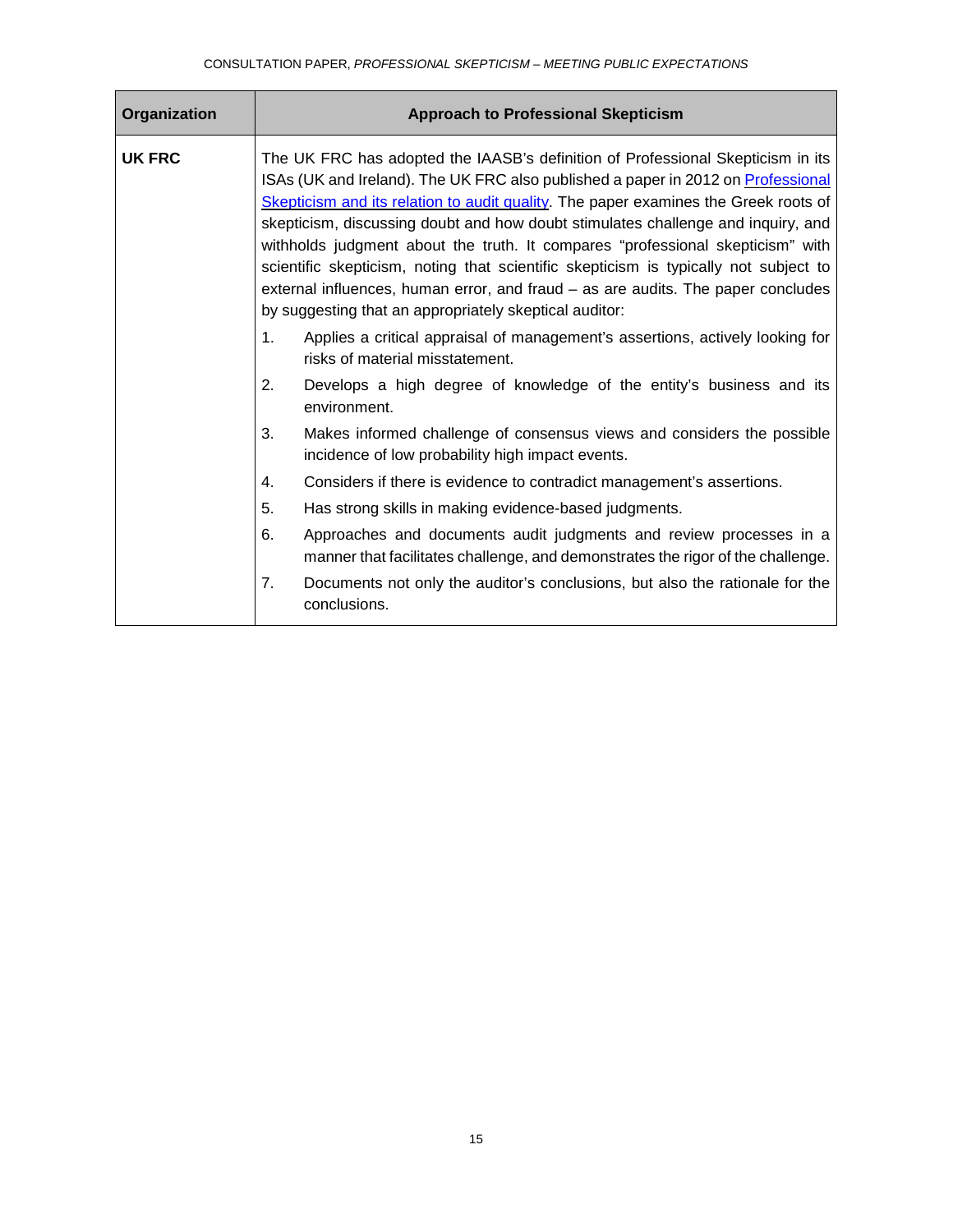# **Appendix 2**

# **Extract from the Code**

#### **SECTION 110**

#### **THE FUNDAMENTAL PRINCIPLES**

#### **General**

- 110.1 A1 There are five fundamental principles of ethics for professional accountants:
	- (a) Integrity to be straightforward and honest in all professional and business relationships.
	- (b) Objectivity not to compromise professional or business judgments because of bias, conflict of interest or undue influence of others.
	- (c) Professional Competence and Due Care to:
		- (i) Attain and maintain professional knowledge and skill at the level required to ensure that a client or employing organization receives competent professional service, based on current technical and professional standards and relevant legislation; and
		- (ii) Act diligently and in accordance with applicable technical and professional standards.
	- (d) Confidentiality to respect the confidentiality of information acquired as a result of professional and business relationships.
	- (e) Professional Behavior to comply with relevant laws and regulations and avoid any conduct that the professional accountant knows or should know might discredit the profession.
- **R110.2** A professional accountant shall comply with each of the fundamental principles.
- 110.2 A1 The fundamental principles of ethics establish the standard of behavior expected of a professional accountant. The conceptual framework establishes the approach which an accountant is required to apply to assist in complying with those fundamental principles. Subsections 111 to 115 set out requirements and application material related to each of the fundamental principles.
- 110.2 A2 A professional accountant might face a situation in which complying with one fundamental principle conflicts with complying with one or more other fundamental principles. In such a situation, the accountant might consider consulting, on an anonymous basis if necessary, with:
	- Others within the firm or employing organization.
	- Those charged with governance.
	- A professional body.
	- A regulatory body.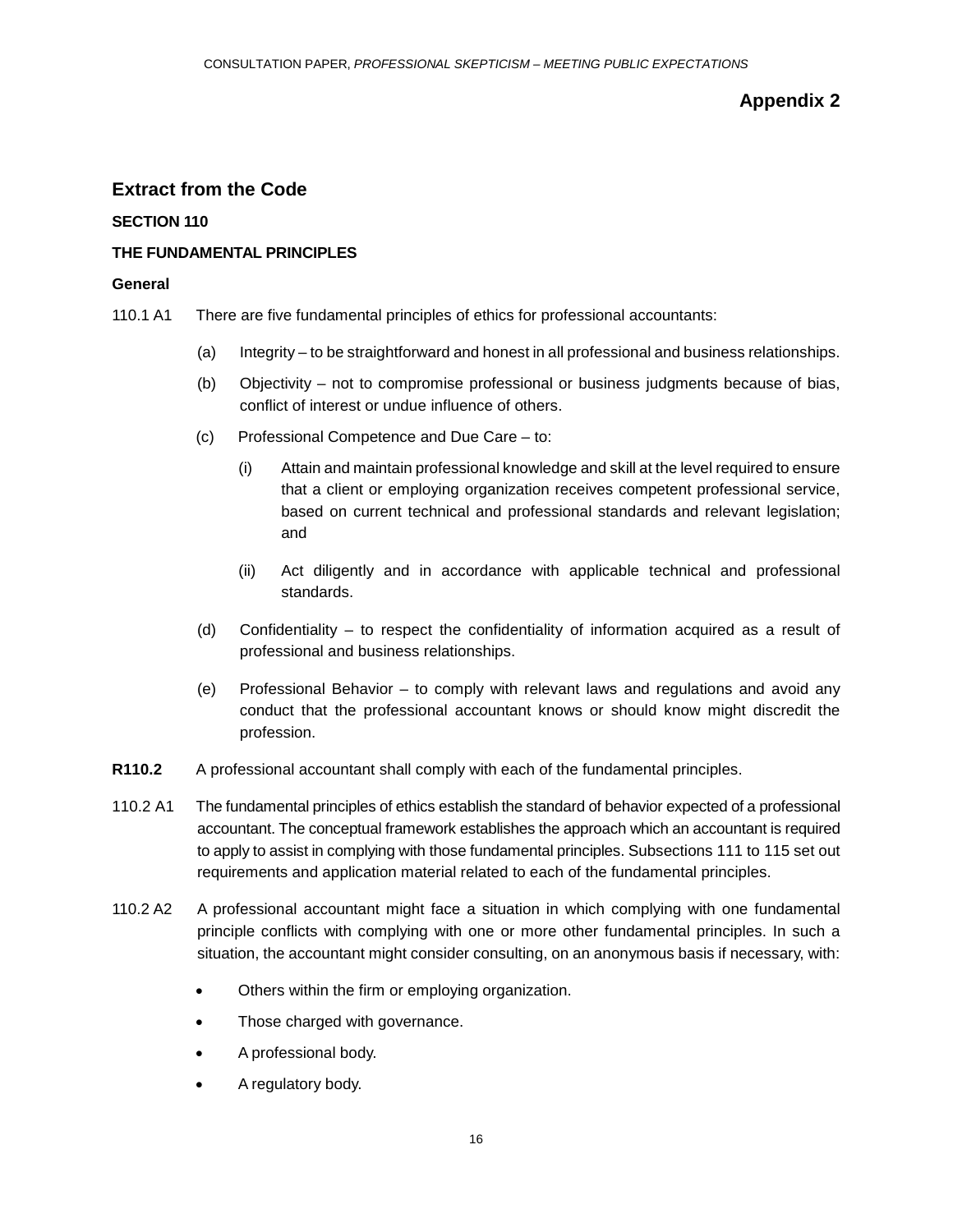Legal counsel.

However, such consultation does not relieve the accountant from the responsibility to exercise professional judgment to resolve the conflict or, if necessary, and unless prohibited by law or regulation, disassociate from the matter creating the conflict.

110.2 A3 The professional accountant is encouraged to document the substance of the issue, the details of any discussions, the decisions made and the rationale for those decisions.

#### **SUBSECTION 111 – INTEGRITY**

- **R111.1** A professional accountant shall comply with the principle of integrity, which requires an accountant to be straightforward and honest in all professional and business relationships.
- 111.1 A1 Integrity implies fair dealing and truthfulness.
- **R111.2** A professional accountant shall not knowingly be associated with reports, returns, communications or other information where the accountant believes that the information:
	- **(a)** Contains a materially false or misleading statement;
	- **(b)** Contains statements or information provided recklessly; or
	- **(c)** Omits or obscures required information where such omission or obscurity would be misleading.
- 111.2 A1 If a professional accountant provides a modified report in respect of such a report, return, communication or other information, the accountant is not in breach of paragraph R111.2.
- **R111.3** When a professional accountant becomes aware of having been associated with information described in paragraph R111.2, the accountant shall take steps to be disassociated from that information.

## **SUBSECTION 112 – OBJECTIVITY**

- **R112.1** A professional accountant shall comply with the principle of objectivity, which requires an accountant not to compromise professional or business judgment because of bias, conflict of interest or undue influence of others.
- **R112.2** A professional accountant shall not undertake a professional activity if a circumstance or relationship unduly influences the accountant's professional judgment regarding that activity.

#### **SUBSECTION 113 – PROFESSIONAL COMPETENCE AND DUE CARE**

- **R113.1** A professional accountant shall comply with the principle of professional competence and due care, which requires an accountant to:
	- **(a)** Attain and maintain professional knowledge and skill at the level required to ensure that a client or employing organization receives competent professional service, based on current technical and professional standards and relevant legislation; and
	- **(b)** Act diligently and in accordance with applicable technical and professional standards.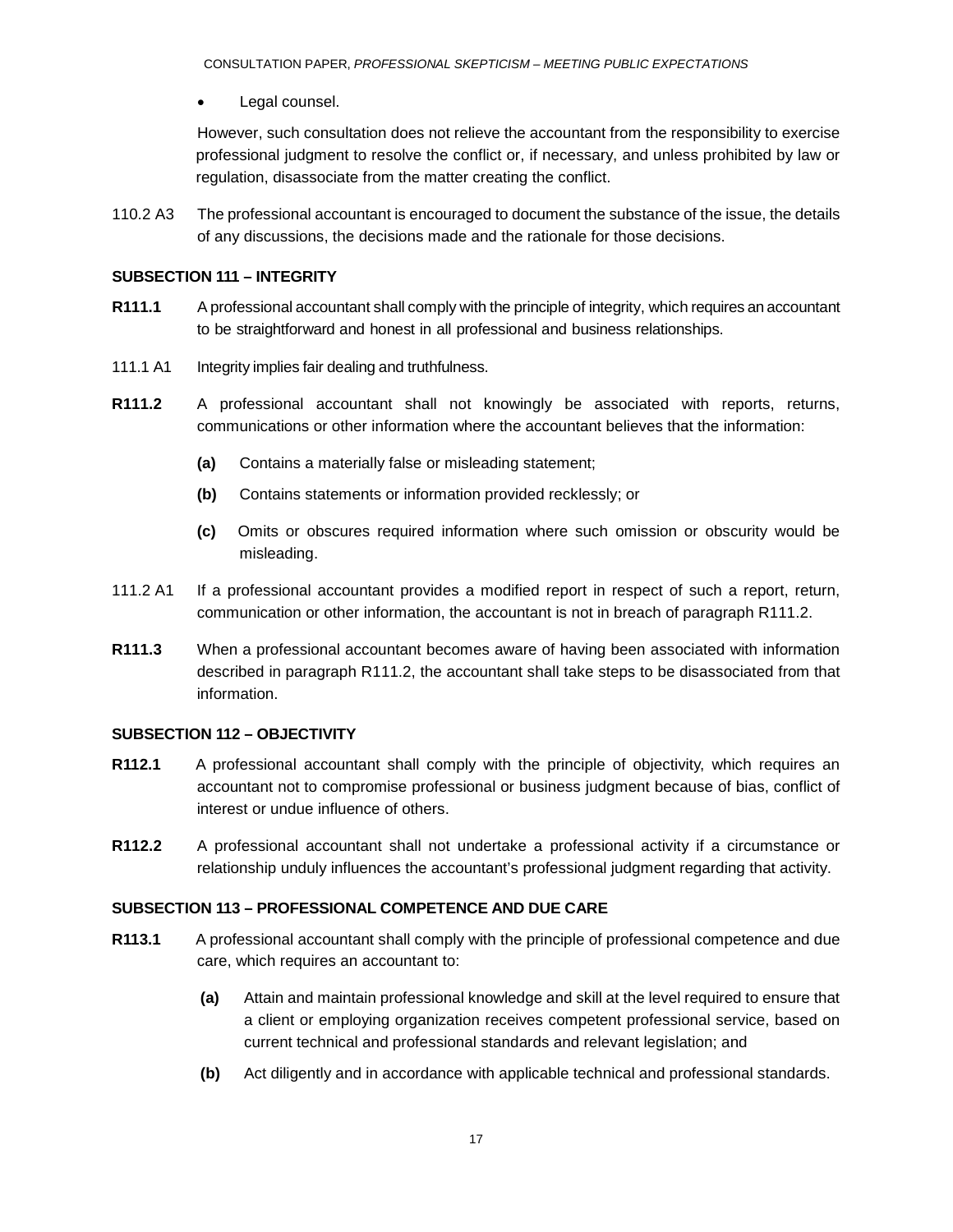CONSULTATION PAPER, *PROFESSIONAL SKEPTICISM – MEETING PUBLIC EXPECTATIONS*

- 113.1 A1 Serving clients and employing organizations with professional competence requires the exercise of sound judgment in applying professional knowledge and skill when undertaking professional activities.
- 113.1 A2 Maintaining professional competence requires a continuing awareness and an understanding of relevant technical, professional and business developments. Continuing professional development enables a professional accountant to develop and maintain the capabilities to perform competently within the professional environment.
- 113.1 A3 Diligence encompasses the responsibility to act in accordance with the requirements of an assignment, carefully, thoroughly and on a timely basis.
- **R113.2** In complying with the principle of professional competence and due care, a professional accountant shall take reasonable steps to ensure that those working in a professional capacity under the accountant's authority have appropriate training and supervision.
- **R113.3** Where appropriate, a professional accountant shall make clients, the employing organization, or other users of the accountant's professional services or activities, aware of the limitations inherent in the services or activities.

#### **SUBSECTION 114 – CONFIDENTIALITY**

- **R114.1** A professional accountant shall comply with the principle of confidentiality, which requires an accountant to respect the confidentiality of information acquired as a result of professional and business relationships. An accountant shall:
	- **(a)** Be alert to the possibility of inadvertent disclosure, including in a social environment, and particularly to a close business associate or an immediate or a close family member;
	- **(b)** Maintain confidentiality of information within the firm or employing organization;
	- **(c)** Maintain confidentiality of information disclosed by a prospective client or employing organization;
	- **(d)** Not disclose confidential information acquired as a result of professional and business relationships outside the firm or employing organization without proper and specific authority, unless there is a legal or professional duty or right to disclose;
	- **(e)** Not use confidential information acquired as a result of professional and business relationships for the personal advantage of the accountant or for the advantage of a third party;
	- **(f)** Not use or disclose any confidential information, either acquired or received as a result of a professional or business relationship, after that relationship has ended; and
	- **(g)** Take reasonable steps to ensure that personnel under the accountant's control, and individuals from whom advice and assistance are obtained, respect the accountant's duty of confidentiality.
- 114.1 A1 Confidentiality serves the public interest because it facilitates the free flow of information from the professional accountant's client or employing organization to the accountant in the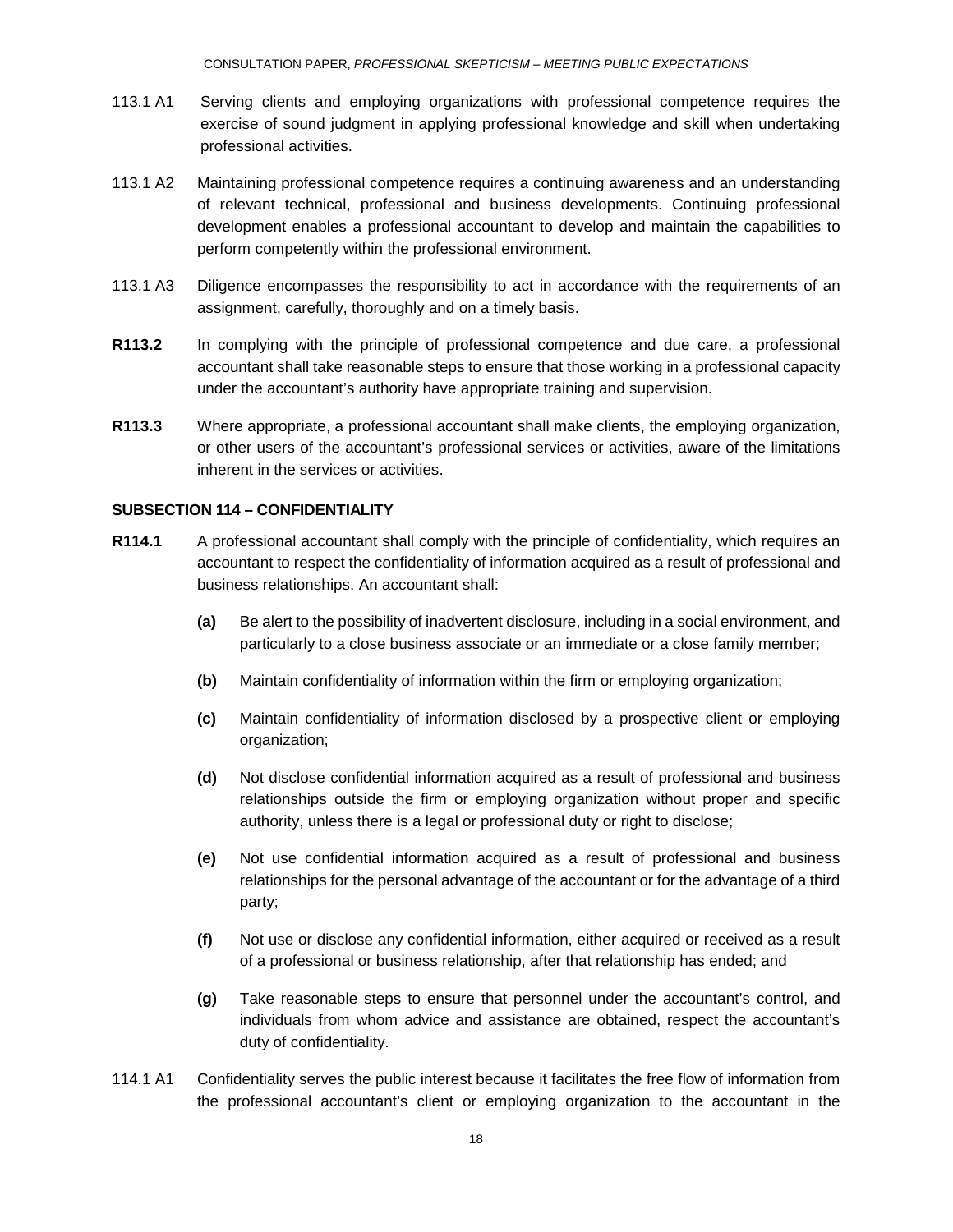knowledge that the information will not be disclosed to a third party. Nevertheless, the following are circumstances where professional accountants are or might be required to disclose confidential information or when such disclosure might be appropriate:

- (a) Disclosure is required by law, for example:
	- (i) Production of documents or other provision of evidence in the course of legal proceedings; or
	- (ii) Disclosure to the appropriate public authorities of infringements of the law that come to light;
- (b) Disclosure is permitted by law and is authorized by the client or the employing organization; and
- (c) There is a professional duty or right to disclose, when not prohibited by law:
	- (i) To comply with the quality review of a professional body;
	- (ii) To respond to an inquiry or investigation by a professional or regulatory body;
	- (iii) To protect the professional interests of a professional accountant in legal proceedings; or
	- (iv) To comply with technical and professional standards, including ethics requirements.
- 114.1 A2 In deciding whether to disclose confidential information, factors to consider, depending on the circumstances, include:
	- Whether the interests of any parties, including third parties whose interests might be affected, could be harmed if the client or employing organization consents to the disclosure of information by the professional accountant.
	- Whether all the relevant information is known and substantiated, to the extent practicable. Factors affecting the decision to disclose include:
		- o Unsubstantiated facts.
		- o Incomplete information.
		- o Unsubstantiated conclusions.
	- The proposed type of communication, and to whom it is addressed.
	- Whether the parties to whom the communication is addressed are appropriate recipients.
- **R114.2** A professional accountant shall continue to comply with the principle of confidentiality even after the end of the relationship between the accountant and a client or employing organization. When changing employment or acquiring a new client, the accountant is entitled to use prior experience but shall not use or disclose any confidential information acquired or received as a result of a professional or business relationship.

## **SUBSECTION 115 – PROFESSIONAL BEHAVIOR**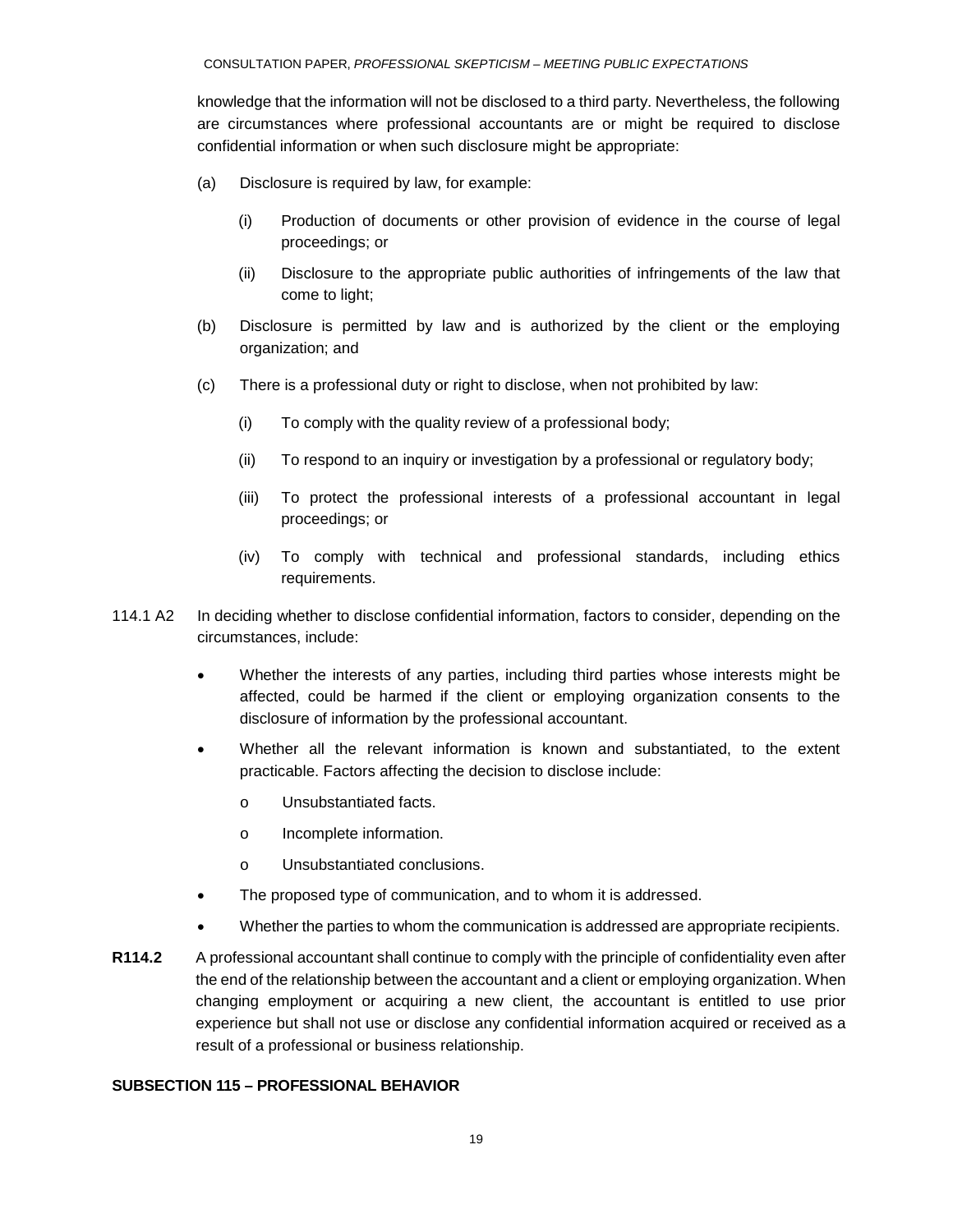- **R115.1** A professional accountant shall comply with the principle of professional behavior, which requires an accountant to comply with relevant laws and regulations and avoid any conduct that the accountant knows or should know might discredit the profession. A professional accountant shall not knowingly engage in any business, occupation or activity that impairs or might impair the integrity, objectivity or good reputation of the profession, and as a result would be incompatible with the fundamental principles.
- 115.1 A1 Conduct that might discredit the profession includes conduct that a reasonable and informed third party would be likely to conclude adversely affects the good reputation of the profession.
- **R115.2** When undertaking marketing or promotional activities, a professional accountant shall not bring the profession into disrepute. A professional accountant shall be honest and truthful and shall not make:
	- **(a)** Exaggerated claims for the services offered by, or the qualifications or experience of, the accountant; or
	- **(b)** Disparaging references or unsubstantiated comparisons to the work of others.
- 115.2 A1 If a professional accountant is in doubt about whether a form of advertising or marketing is appropriate, the accountant is encouraged to consult with the relevant professional body.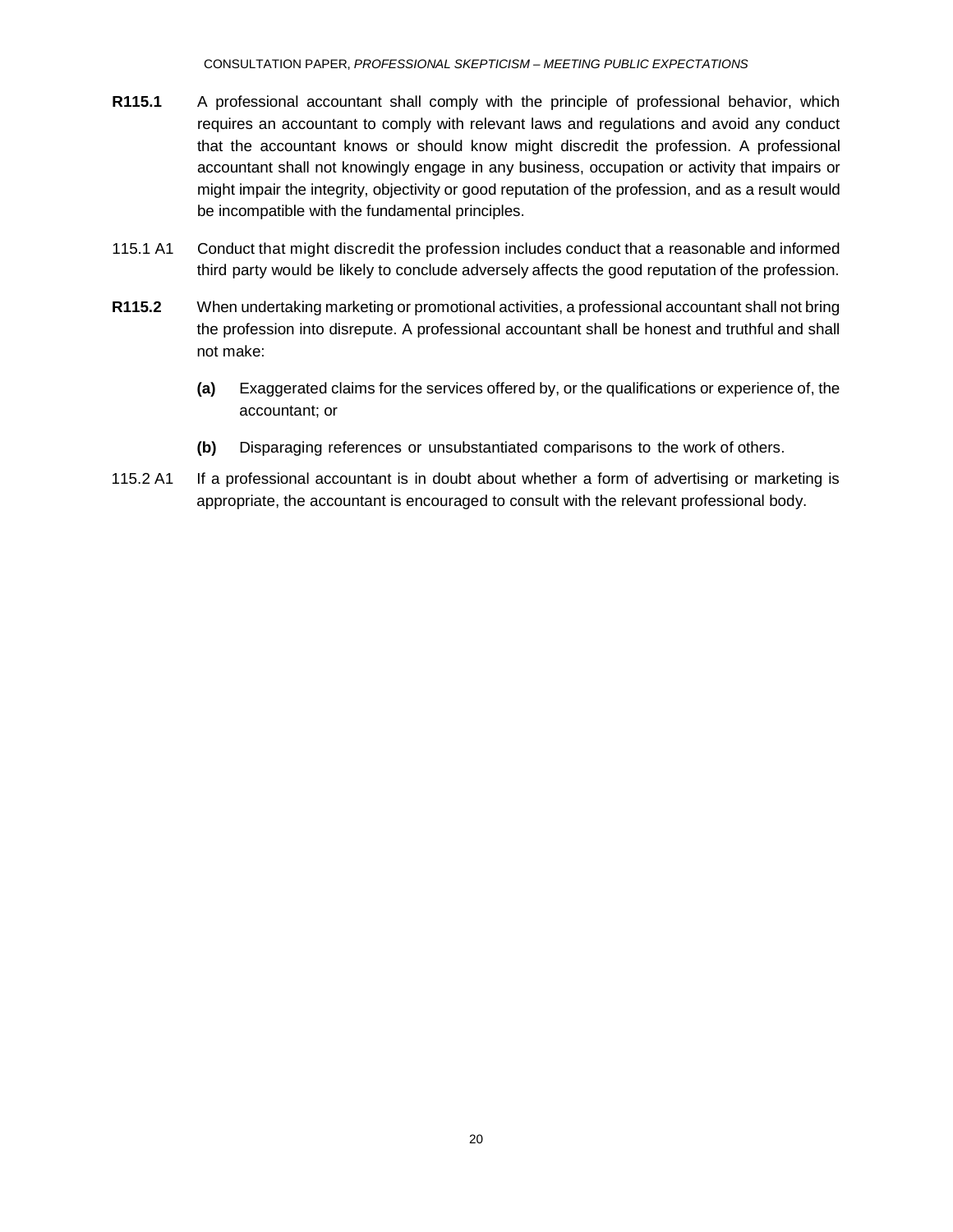<span id="page-20-0"></span>The *Code of Ethics for Professional Accountants*, Exposure Drafts, Consultation Papers, and other IESBA publications are published by, and copyright of, IFAC.

The IESBA and IFAC do not accept responsibility for loss caused to any person who acts or refrains from acting in reliance on the material in this publication, whether such loss is caused by negligence or otherwise.

The 'International Ethics Standards Board for Accountants, '*Code of Ethics for Professional Accountants*', 'International Federation of Accountants', 'IESBA', 'IFAC', the IESBA logo, and IFAC logo are trademarks of IFAC, or registered trademarks and service marks of IFAC in the US and other countries.

Copyright © May 2018 by the International Federation of Accountants (IFAC). All rights reserved. Permission is granted to make copies of this work to achieve maximum exposure and feedback provided that each copy bears the following credit line: "*Copyright © May 2018 by the International Federation of Accountants (IFAC). All rights reserved. Used with permission of IFAC. Permission is granted to make copies of this work to achieve maximum exposure and feedback*."